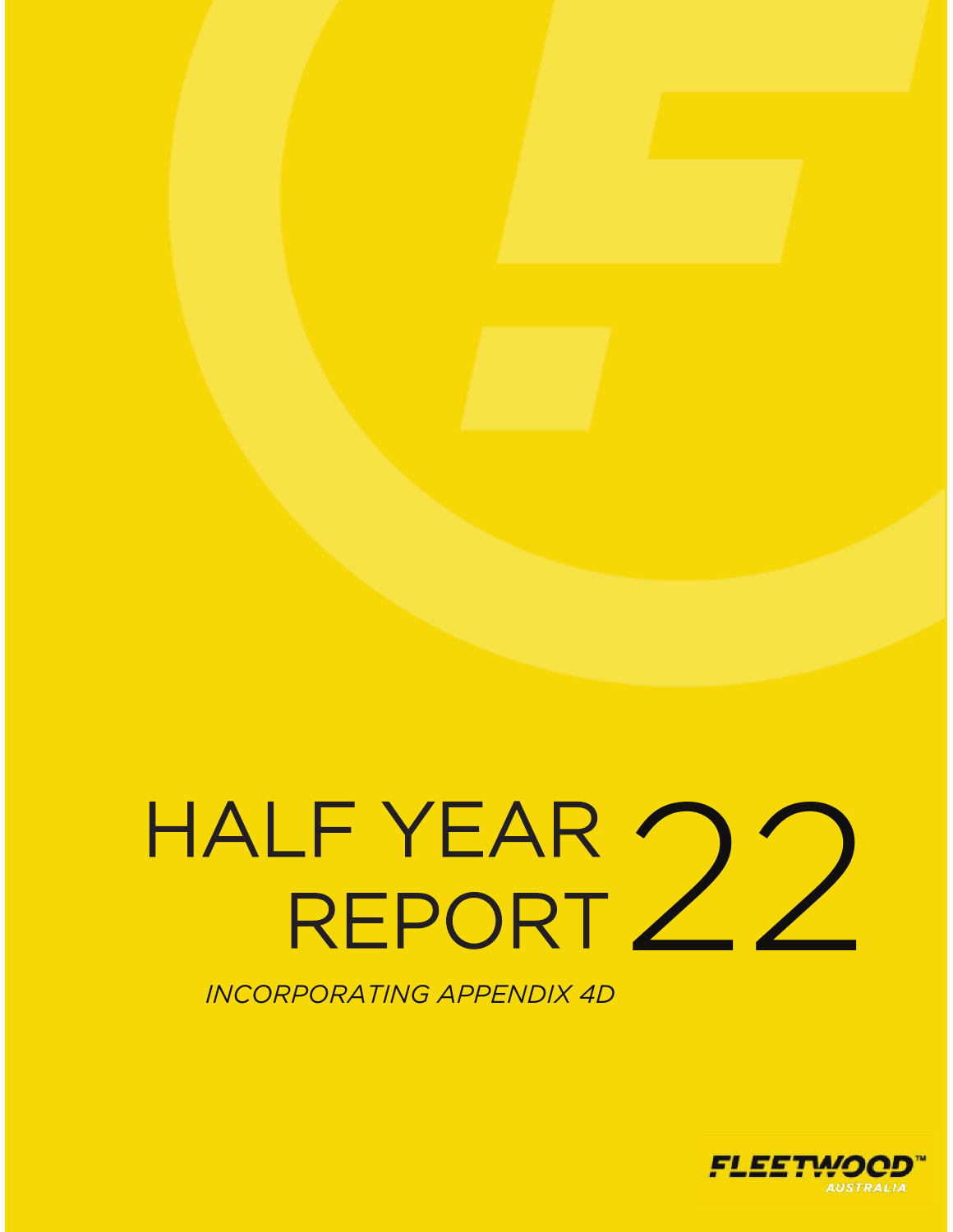#### **FLEETWOOD LIMITED APPENDIX 4D HALF YEAR ENDED 31 DECEMBER 2021 (ABN 69 009 205 261)**

**Reporting period** Half year ended 31 December 2021

**Previous corresponding period Half year ended 31 December 2020** 

#### **RESULTS FOR ANNOUNCEMENT TO THE MARKET**

|                                                                                            | % change<br>up/<br>(down) | 31 Dec<br>2021<br>\$'000 | 31 Dec<br>2020<br>\$'000 |
|--------------------------------------------------------------------------------------------|---------------------------|--------------------------|--------------------------|
| Revenue from ordinary activities                                                           | 23%                       | 209.157                  | 169.943                  |
| Profit before interest, tax, depreciation and amortisation (EBITDA) <sup>1</sup>           | (72%)                     | 6.757                    | 24.428                   |
| Profit (loss) before interest, tax and amortisation (EBITA) <sup>1</sup>                   | (110%)                    | (1.549)                  | 16.032                   |
| Significant items <sup>2</sup>                                                             | n/a                       | (39,816)                 | $\overline{\phantom{0}}$ |
| Net profit (loss) from continuing operations after tax attributable to members             | n/a                       | (38.645)                 | 9.313                    |
| Net profit (loss) attributable to members (including loss from discontinued<br>operations) | n/a                       | (39,102)                 | 8,603                    |

#### **DIVIDEND INFORMATION**

|                                                            | 31 Dec     | 31 Dec     |
|------------------------------------------------------------|------------|------------|
|                                                            | 2021       | 2020       |
| <b>Interim Dividend</b>                                    |            |            |
| Date dividend is payable                                   | 1 Apr 2022 | 1 Apr 2021 |
| Record date                                                | 4 Mar 2022 | 5 Mar 2021 |
| Interim dividend payable per security (cents)              | 2.00       | 6.00       |
| Franked amount of dividend per security (cents)            | 2.00       | 6.00       |
| Total dividend payable for the period per security (cents) | 2.00       | 6.00       |
|                                                            |            | 30 Jun     |
|                                                            |            | 2021       |
| <b>Previous Dividends</b>                                  |            |            |
| Final Dividend 2021 (cents) - paid 1 October 2021          |            | 10.50      |
| Interim Dividend 2021 (cents) - paid 1 April 2021          |            | 6.00       |
| Total dividend paid during the period per security (cents) |            | 16.50      |

#### **NET TANGIBLE ASSET BACKING**

|                                                                                    | as at<br>31 Dec<br>2021 | as at<br>30 Jun<br>2021 |
|------------------------------------------------------------------------------------|-------------------------|-------------------------|
| Net tangible assets per security $($ \$) - Prior to application of AASB $163$      | 1.35                    | 1.50                    |
| Net tangible assets per security $(\$)$ - Post application of AASB 16 <sup>4</sup> | .06                     |                         |

#### **DETAILS OF SUBSIDIARIES AND ASSOCIATES**

No items to report.

#### **COMMENTARY ON RESULTS IN THE PERIOD**

Additional Appendix 4D disclosure requirements and further information including commentary on significant features of the operating performance, results of segments and other factors affecting the results for the current period are contained in the Directors' Report, half year Financial Report for the period ended 31 December 2021, and Press Release lodged with the ASX.

The condensed consolidated financial statements contained within the Half year Financial Report for the period ended 31 December 2021, of which this report is based upon have been reviewed by Fleetwood Limited's auditors, Ernst and Young (EY).

<sup>1</sup> Excludes significant items (impairment of assets, goodwill and warranty and buy-back expenses)

2 Includes goodwill impairment of \$28.5m, intangible asset impairment of \$4.7m, inventory impairment of \$2.7m and

- provisions for warranties and buy-backs of \$3.9m.
- <sup>3</sup> Calculated as net assets less goodwill and intangibles
- 4 Calculated as net assets less goodwill, intangibles and AASB 16 right-of-use assets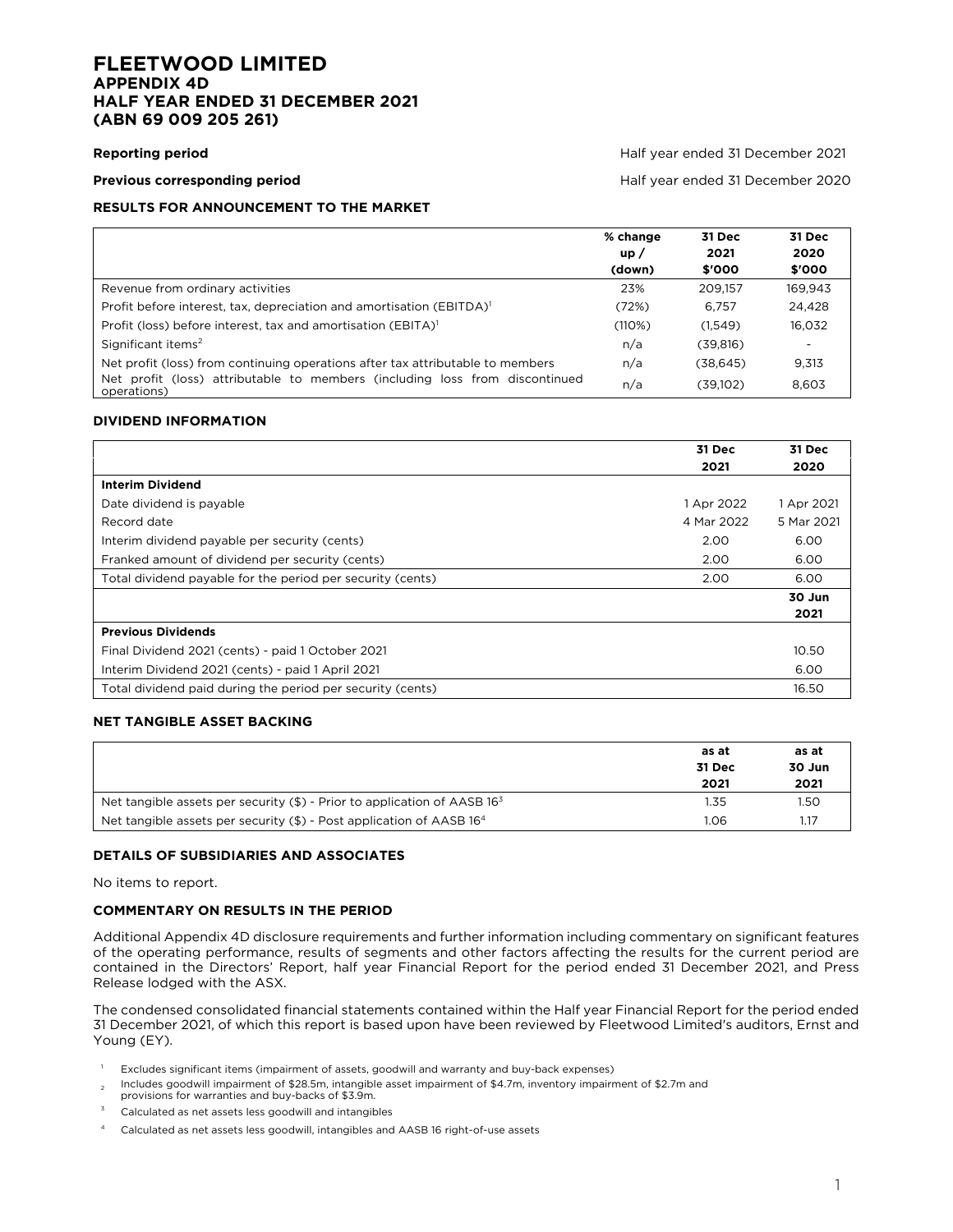## **FLEETWOOD LIMITED CONTENTS HALF YEAR ENDED 31 DECEMBER 2021**

| DIRECTORS' REPORT                   |    |
|-------------------------------------|----|
| DIRECTORS' DECLARATION              | 8  |
| AUDITOR'S INDEPENDENCE DECLARATION  |    |
| HALF YEAR FINANCIAL REPORT          | 10 |
| INDEPENDENT AUDITOR'S REVIEW REPORT | 28 |

#### **GENERAL INFORMATION**

Fleetwood Limited is a public company listed on the Australian Securities Exchange (trading under the symbol 'FWD'), incorporated in Australia and operating in Australia and New Zealand.

The registered and business address of the company is Level 2, 464 Hay Street, Subiaco, Western Australia. The telephone number of the company is (08) 9323 3300.

#### **Auditor**

Ernst and Young

#### **Banker**

Westpac Banking Corporation

#### **Share Registry**

Computershare Level 11 172 St Georges Terrace Perth, WA 6000 T: (08) 9323 2000 F: (08) 9323 2033 E: www.investorcentre.com/contact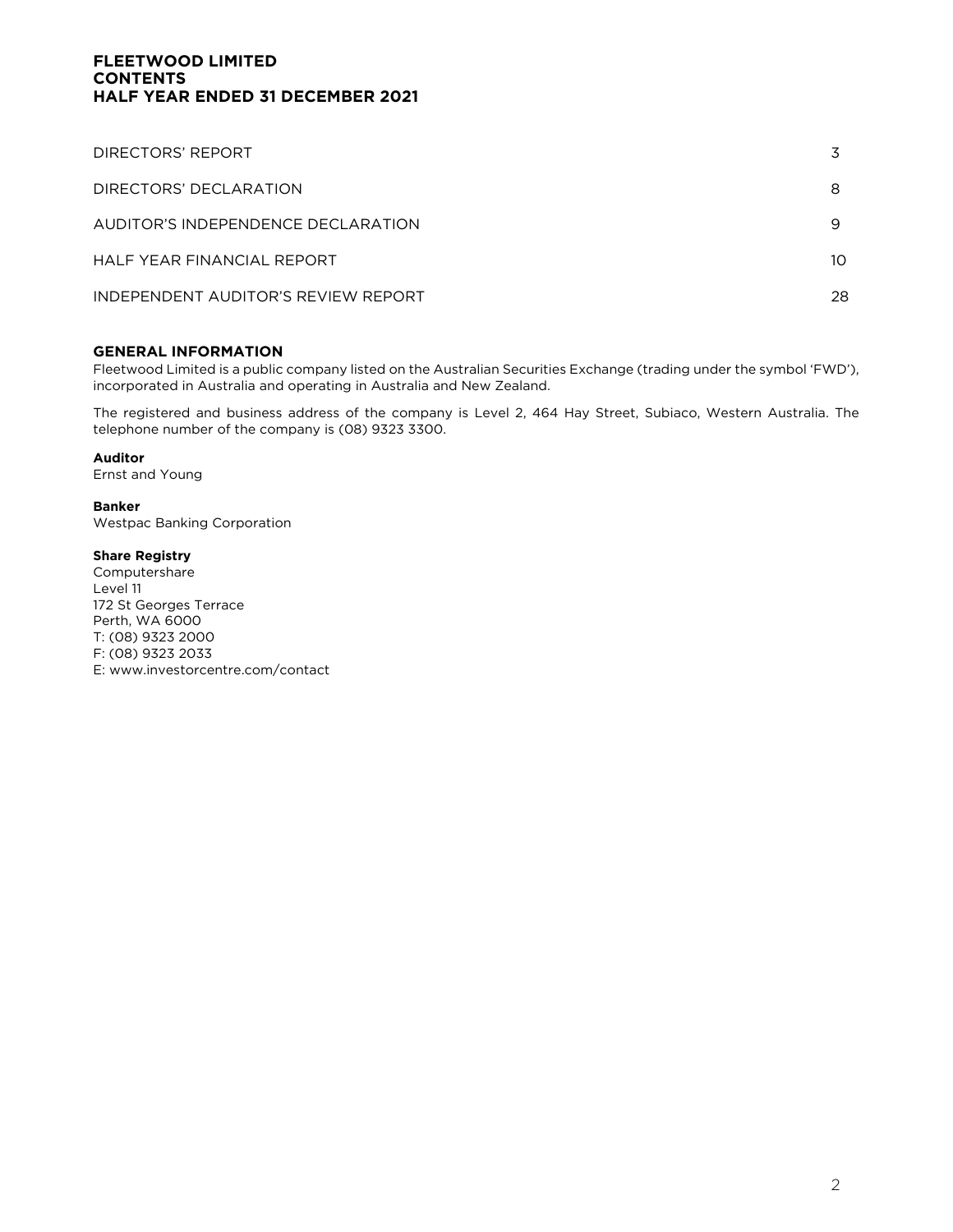The Directors present their report on Fleetwood Limited (the Company) and the entities it controlled (collectively, the Group) at the end of, or during the half year ended 31 December 2021 together with consolidated financial statements.

#### **Directors**

The Board is currently comprised of five Non-Executive Directors. The Directors who are in office at the date of this report are:

| John Klepec     | Chairman, Non-Executive Director                                     |
|-----------------|----------------------------------------------------------------------|
| Jeff Dowling    | Non-Executive Director, Chair of Audit Committee                     |
| Adrienne Parker | Non-Executive Director, Chair of Nominations and Diversity Committee |
| Mark Southey    | Non-Executive Director, Chair of Remuneration Committee              |
| Martin Monro    | Non-Executive Director, Chair of Risk Committee                      |

#### **Executive Officers**

| Bruce Nicholson         | <b>Chief Executive Officer</b>                                  |
|-------------------------|-----------------------------------------------------------------|
| Andrew Wackett          | Chief Financial Officer, Company Secretary                      |
| Elizabeth Maynard       | General Counsel, Company Secretary                              |
| <b>Andrew McCormack</b> | General Manger, WHSE & HR                                       |
| Tara Goldsworthy        | Executive General Manager, Manufacturing (Appointed 25/10/2021) |
| Tom Gleeson             | Executive General Manager, Sales (Appointed 14/02/2022)         |
| Jason Kunkler           | Chief Operating Officer, Building Solutions                     |
| Manny Larre             | Chief Operating Officer, RV Solutions                           |
| Dominic Letts           | Chief Operating Officer, Community Solutions                    |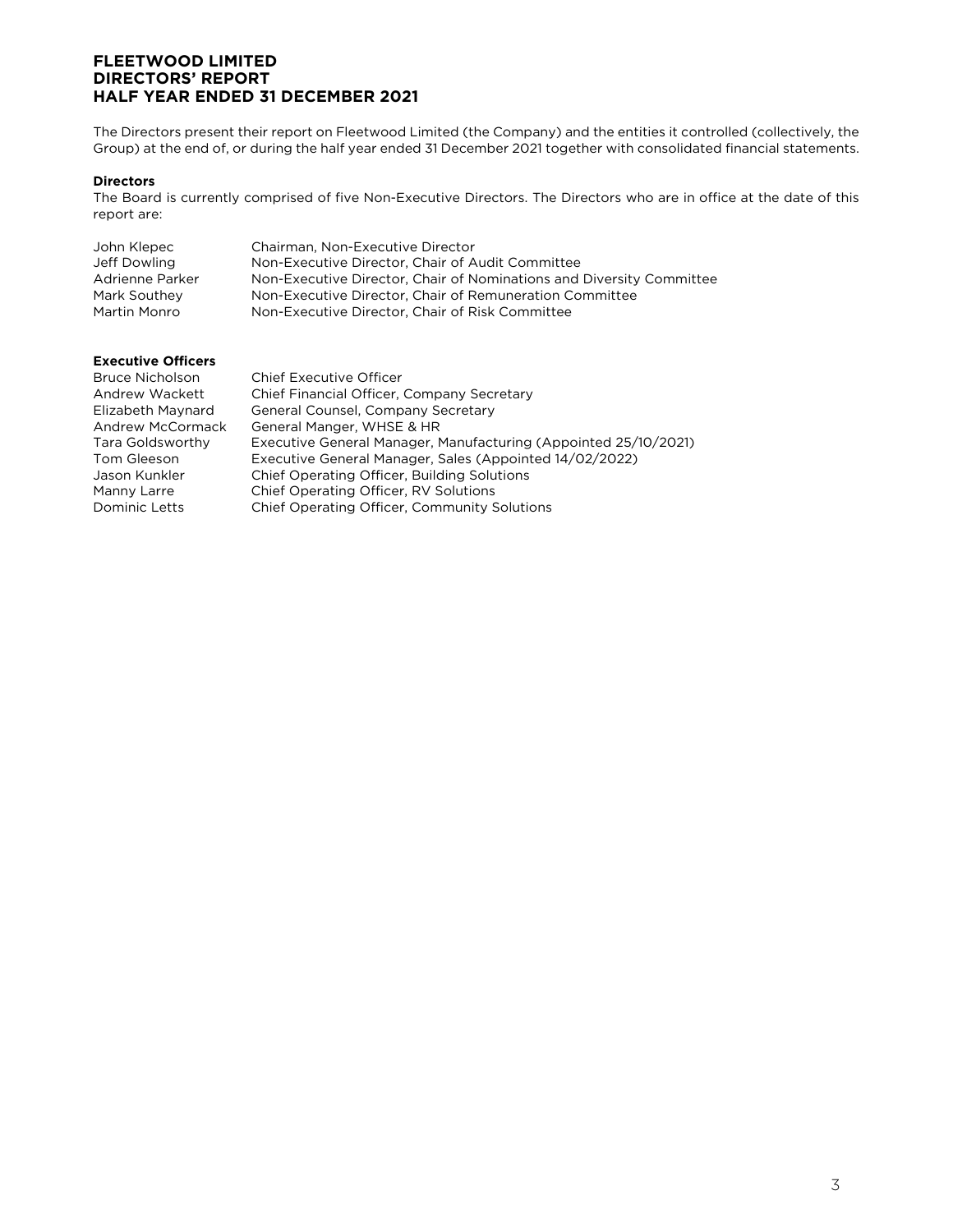# **REVIEW OF OPERATIONS**

- **\$56.2m in net cash after dividend payment of \$9.9m**
- **Dividend of 2 cps declared**
- **Underlying EBITA loss of \$1.5m, statutory NPAT loss of \$39.1m**
- **Significant Items of \$39.8m**

The Company has maintained a strong cash position of \$56.2m during 1H FY22 despite difficulties related to performance on two major projects and the ongoing COVID-19 pandemic.

Business performance for the half year was mixed. RV Solutions performed well with the ongoing popularity in domestic tourism. Community Solutions (formerly Accommodation Solutions) was similar to H2 FY21 as expected with new supply entering the Karratha market ahead of major project commencements. A loss in Building Solutions was caused by cost increases in two major projects and COVID-19 related lockdowns and the associated decision-making uncertainty early in the half year. The impact of both projects has been quarantined to 1H FY22 and are not expected to impact the second half.

The Company recorded earnings before interest, tax and amortisation (EBITA) loss of \$1.5m (31 December 2020: \$16.0m profit) and statutory net profit after tax (NPAT) loss of \$39.1m (31 December 2020: \$8.6m profit) for 1H FY22. Revenue for the period improved 23% to \$209.2m (31 December 2020: \$169.9m).

As announced at the 2021 Annual General Meeting and on 2 February, a review of the carrying value of the Building Solutions business has been undertaken. The review was related to the historical performance of the business. There is no impact on debt facilities, future cash flows, Fleetwood's ability to undertake capital management initiatives, future dividends, or normalised earnings. Following the review, total significant items of \$39.8m were recorded.

#### **SIGNIFICANT ITEMS SUMMARY**

| \$ million                              | <b>Note</b> | <b>H1 FY22</b> | <b>H1 FY21</b>           |
|-----------------------------------------|-------------|----------------|--------------------------|
| Goodwill impairment                     |             | 28.5           | $\overline{\phantom{a}}$ |
| Intangible impairment                   | 10          | 4.7            | $\overline{\phantom{a}}$ |
| Inventory impairment                    |             | 2.7            | $\blacksquare$           |
| Provisions for warranties and buy-backs | 14          | 3.9            | $\overline{\phantom{a}}$ |
| Total Significant Items                 |             | 39.8           | $\overline{\phantom{0}}$ |

Given the strong cash position of the Company at the conclusion of the half year and the improved outlook for the remainder of FY22, the Company has decided to pay a first half dividend to shareholders of 2 cents per share.

The dividend represents the Board's confidence in the business outlook and the cost control and strategic measures being implemented within the Building Solutions business. The Company retains cash on hand of \$56.2m (30 June 2021: \$57.6m) after accounting for the final dividend payment of \$9.9m. The cash position remains strong and wellmatched to the company's ongoing requirements.

Based on the order book and outlook across the different businesses, the Company anticipates a return to profitability in the second half of FY22. The overarching strategic objective remains focused on revenue growth through diversification, a return to sustainable margins, increasing utilisation and reducing overheads to improve earnings.

#### **RESULT SUMMARY**

| \$ million                          | <b>H1 FY22</b> | <b>H1 FY21</b> |
|-------------------------------------|----------------|----------------|
| Revenue                             | 209.2          | 169.9          |
| <b>EBITDA</b>                       | 6.8            | 24.4           |
| Depreciation                        | 8.3            | 8.4            |
| <b>EBITA</b>                        | (1.5)          | 16.0           |
| Amortisation of contract intangible | 1.1            | 1.9            |
| Finance costs                       | O.7            | O.7            |
| Pre-tax profit                      | (3.4)          | 13.4           |
| Tax expense (benefit)               | (1.2)          | 4.1            |
| <b>Underlying NPAT</b>              | (2.2)          | 9.3            |
| Significant items                   | 39.8           |                |
| Tax expense (benefit)               | (3.4)          |                |
| Significant items after tax         | 36.5           | ۰              |
| Continuing operations NPAT (Loss)   | (38.6)         | 9.3            |
| Loss from discontinued operations   | (0.5)          | (0.7)          |
| Statutory NPAT (Loss)               | (39.1)         | 8.6            |
| NPATA <sup>1</sup> (Loss)           | (1.4)          | 10.7           |

 $1$ NPATA = Underlying NPAT plus after-tax amortisation of contract intangible.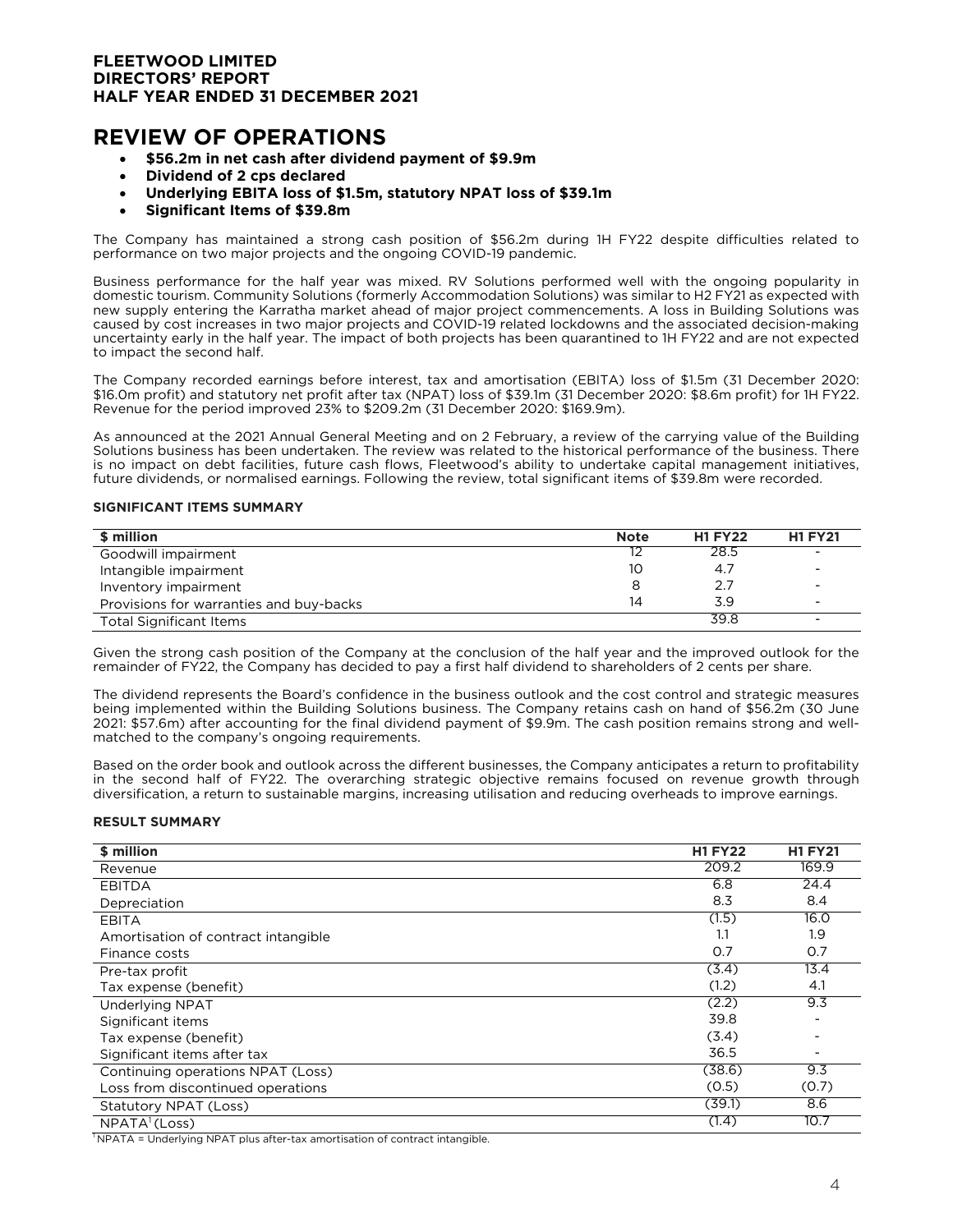#### **DIVISIONAL EBITA RESULT SUMMARY**

| \$ million                      | <b>H1 FY22</b> | <b>H1 FY21</b> |
|---------------------------------|----------------|----------------|
| Revenue                         |                |                |
| <b>RV Solutions</b>             | 41.4           | 30.6           |
| <b>Building Solutions</b>       | 151.4          | <b>117.0</b>   |
| <b>Community Solutions</b>      | 16.4           | 22.4           |
| Total revenue                   | 209.2          | 169.9          |
| <b>EBITA</b>                    |                |                |
| <b>RV Solutions</b>             | 5.1            | 3.7            |
| Building Solutions <sup>1</sup> | (8.5)          | 4.1            |
| <b>Community Solutions</b>      | 4.7            | 10.9           |
| Unallocated                     | (2.9)          | (2.7)          |
| <b>Total EBITA</b>              | (1.5)          | 16.0           |

<sup>1</sup> EBITA adjusted for significant items of \$39.8m.

#### **CASHFLOW AND DEBT**

The Company maintained a strong cash position despite the challenges presented by cost increases, operational issues and the COVID-19 pandemic. The cash position of \$56.2m at the end of 1H FY22 has been possible through careful working capital management and despite the spike in activity levels towards the end of the half as the Centres for National Resilience projects commenced.

The group retains total debt and bonding facilities of \$85m.

The movement in net cash is detailed below.

| \$ million                                 | <b>H1 FY22</b> | <b>H1 FY21</b> |
|--------------------------------------------|----------------|----------------|
| <b>EBITDA</b>                              | 6.8            | 24.4           |
| Cash outflows from discontinued businesses | (0.5)          | (1.2)          |
| Interest paid (net)                        | (0.7)          | (0.3)          |
| Tax                                        | (3.9)          | 1.8            |
| Working capital (and other)                | 7.3            | (0.9)          |
| Operating cashflow                         | 9.0            | 23.8           |
| Net capex                                  | (5.5)          | (1.0)          |
| Free cashflow                              | 3.5            | 22.8           |
| Net acquisitions                           |                |                |
| Project finance (advance) repayment        | 8.7            | (8.7)          |
| Lease repayments and other                 | (3.7)          | (3.9)          |
| Dividends paid                             | (9.9)          | (11.3)         |
| Financing cashflows                        | (4.9)          | (23.9)         |
| Opening net cash (debt)                    | 57.6           | 65.7           |
| Closing net cash (debt)                    | 56.2           | 64.6           |

#### **BUILDING SOLUTIONS**

|              | $H1$ EV <sub>22</sub><br>74 | <b>H1 FY21</b> |
|--------------|-----------------------------|----------------|
| Revenue      | 15.<br>131.4                | 117<br>117.0   |
| <b>EBITA</b> | (8.5)                       | Λ<br>∸<br>     |

<sup>1</sup>EBITA adjusted for significant items of \$39.8m.

Earnings in the half were impacted by two underperforming major contracts. Both contracts had unrelated operational issues that have now been identified and mitigated. The lessons learnt have been communicated across the business to avoid similar problems emerging in the future.

Cost increases and supply chain disruption was also experienced on a number of smaller projects.

Various State-wide COVID-related shutdowns impacted operations at different times. The stay-at-home orders in New South Wales that started in late June 2021 had an immediate impact on the business. Subsequent lockdowns that were limited to selected Local Government Areas (LGAs) meant many of our employees were unable to leave home to attend work. This exacerbated the existing New South Wales operational integration issues and has delayed implementation of improvements in the business.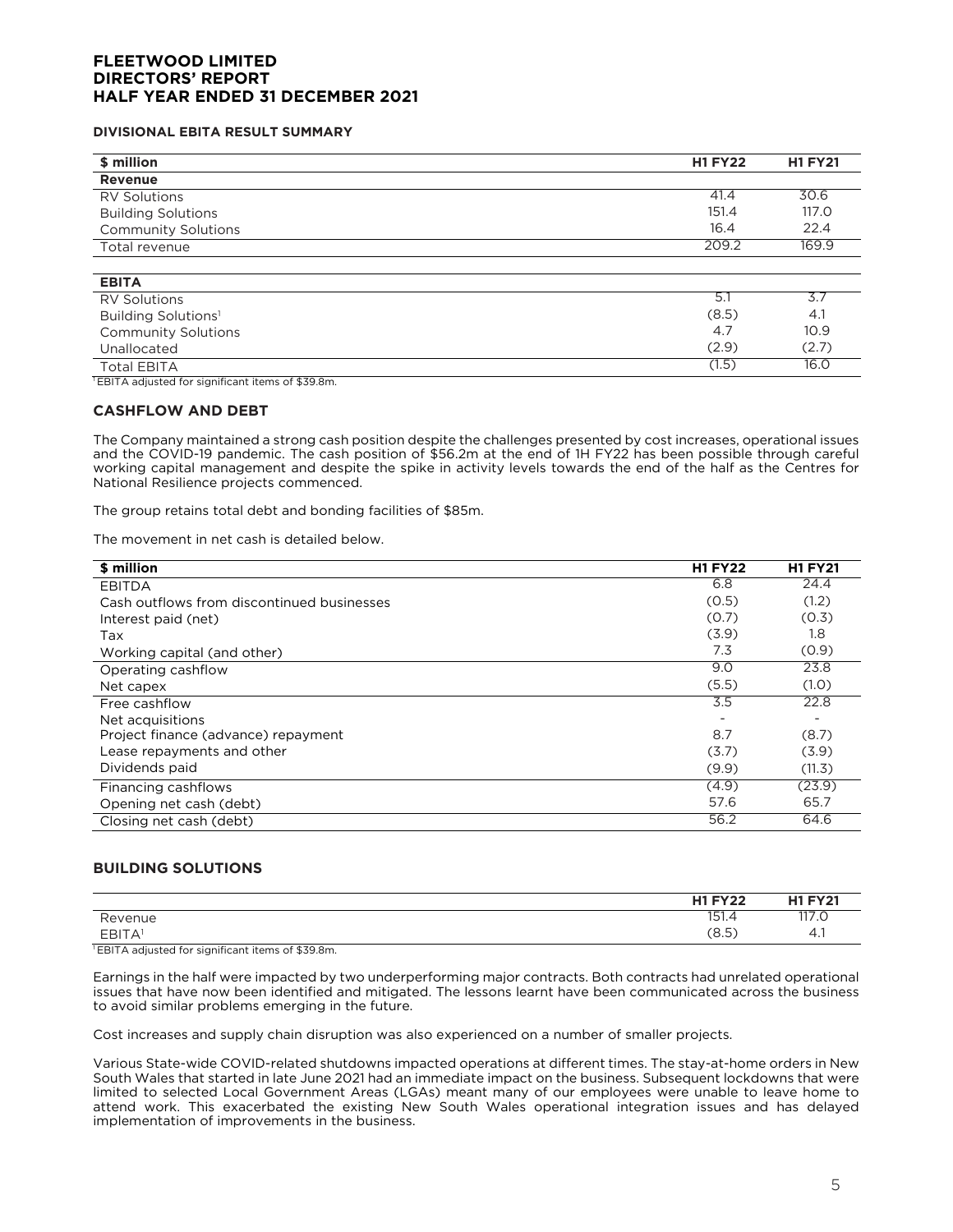As both construction and our own manufacturing sites were locked down in New South Wales and Victoria, the impact on the supply chain was extended. Because of the integrated supply network that normally allows Fleetwood to operate efficiently, the border closures restricted transfer of equipment and material over state borders, affecting our operations across the east coast.

The different strategies adopted by individual States to cope with COVID-19 also created uncertainty early in the half, leading to a slower than normal decision-making process for projects. This delayed multiple projects for Building Solutions, particularly in the Education sector. With most states now reopening, decision making processes have shown signs of improvement. The outlook for Building Solutions has now gained greater clarity in recent months as restarts occur, new projects are awarded, and freight across State borders returns to normal.

The order book and upcoming opportunities for Building Solutions has grown significantly during the period. At the end of December 2021, the orderbook stood at \$189m. At the end of June 2021, the orderbook was \$103m.

Fleetwood now expects to perform more than \$100m of work in relation to the Centres of National Resilience in Melbourne, Brisbane, and Perth. These projects will be fulfilled by leveraging Fleetwood's national footprint which is critical in providing cost and efficiency advantages.

Affordable and lifestyle housing customers are increasing order volumes and partnerships are being formed with developers who have large pipelines.

#### **OUTLOOK AND FORWARD STRATEGY**

In early January 2022, approximately 12% of the east coast workforce was unable to attend work. Fortunately, as at the date of this report, the number of furloughed employees is starting to trend down.

Building Solutions anticipates an improvement in earnings in the second half. This is expected to come from a combination of a stronger order book, confidence that the first half contract overruns have been contained and reduced COVID-19 related disruptions.

Opportunities with government departments of Housing, Education, and Defence are expected to increase as adoption of modular building gathers momentum. As an example, the WA Department of Housing is now considering modular solutions after engagement with Fleetwood.

In line with the strategy towards national integration, the rebranding of the NSW Building Solutions business is now complete. As part of this process, the senior leadership team of that business is undergoing some changes and new recruitment. This re-build process will finalise the alignment of the NSW business within the larger national Fleetwood Building Solutions family.

Alongside this rebranding exercise in NSW, several other long-term strategic initiatives are now underway aiming to achieve sustainable margins, improve utilisation, and reduce overheads. First among these is the development of a national procurement strategy which will be critical to leveraging the scale of Fleetwood's national footprint.

This strategy will be the responsibility of the new National Manufacturing Manager, Tara Goldsworthy, who has been appointed to work alongside our new National Sales Manager, Tom Gleeson. These positions will report directly to the Fleetwood CEO. National implementation and coordination will be critical for Building Solutions to increase productivity while striving to increase long-term target margins.

Other manufacturing projects underway include embedding our national sales and operations planning process to understand and align manufacturing capacity and market opportunities. There are also key projects targeting productivity improvements, streamlining operations and reducing our cost to serve.

#### **COMMUNITY SOLUTIONS**

|                                     | <b>H1 FY22</b>                            | <b>LIT EV 91</b> |
|-------------------------------------|-------------------------------------------|------------------|
| $\overline{\phantom{a}}$<br>Revenue | $\sim$<br>16.4                            | へへ<br>22.4       |
| <b>EBITA</b>                        | -<br>$\overline{\phantom{a}}$<br>↵<br>᠇., | 10.9             |

Searipple benefited from COVID-19 related rostering changes in the first half of FY21, which subsequently returned to more normal occupancy patterns for the remainder of that year and the first half of FY22. The half also saw a full sixmonth impact of increased room supply in the Karratha market.

Negotiations remain ongoing with existing and potential customers around future room requirements for FY23 and beyond. Several opportunities remain for securing long-term community demand at Searipple to support future earnings.

Osprey Village is currently fully occupied, and a waiting list of potential tenants reflects the strength of the Port Hedland market.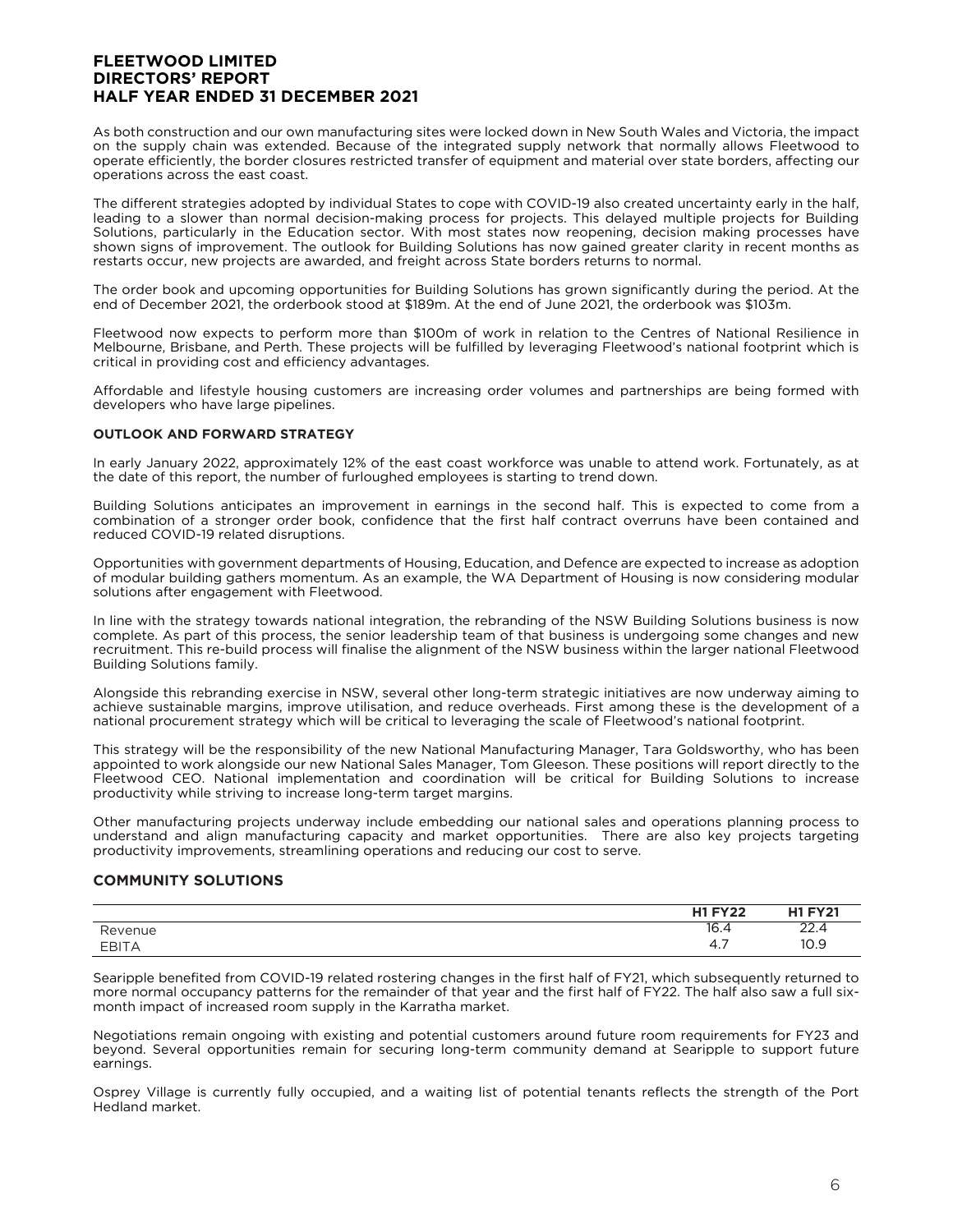#### **OUTLOOK AND FORWARD STRATEGY**

Searipple Village in Karratha and Osprey Village in Port Hedland have operated within the COVID-free environment that Western Australia has largely maintained to date. This situation could alter when the State border restrictions are eventually relaxed, and as such the Company remains ready to assist customers as required.

The outlook for Community Solutions is buoyant with the strong prospect that WA's Northwest will see significant future development of new projects in the oil and gas, fertiliser, and green energy sectors. The existing demand from customers provides a level of demand that places Fleetwood in a strong position for the medium term.

The general housing shortage has also triggered discussions regarding the development of new affordable community solutions. Community Solutions management remain actively engaged in business development opportunities to meet this growing area of interest.

In addition, Community Solutions is well placed to pursue Build Own Operate/Transfer (BOOT) or Build to Rent (BTR) opportunities in residential and aged care, leveraging the ability to source new villages at a competitive cost supported by the Building Solutions business and Fleetwood's strong balance sheet.

#### **RV SOLUTIONS**

|                                         | $III$ $TVA$<br>$\sim$                                               | LIS EV91                           |
|-----------------------------------------|---------------------------------------------------------------------|------------------------------------|
| $\overline{\phantom{a}}$<br>venue<br>Кe | $\overline{\phantom{a}}$<br>$\overline{\phantom{a}}$<br>ഺ<br>$+1.4$ | 30.6                               |
| <b>FRIT</b><br>$\Delta$<br>__           | -<br>$\cup$ . $\vdots$                                              | $\rightarrow$ $\rightarrow$<br>ر.ر |

The RV Solutions business continued its positive performance driven by the ongoing strength in domestic tourism, albeit with supply challenges caused by the COVID pandemic. Despite restrictions to interstate travel, the attraction of internal State travel remained strong.

Both the OEM and aftermarket segments experienced excellent trading conditions with limited demand impact from COVID-19 lockdowns during the half.

Strong management of increased raw materials and freight costs allowed gross margins to be maintained and excellent control of operating costs saw the increased demand translate to earnings growth. We were also able to pass through price increases to key customers during the period which led to improved margins.

#### **OUTLOOK AND FORWARD STRATEGY**

Demand for RV Solutions is expected to remain buoyant during the second half. Even with international borders opening for most of Australia, uncertainty around border closures and/or quarantine impositions are likely to dampen enthusiasm for overseas holidays.

The business will likely remain in a strong position through exposure to the locally built RV market via the parts business Camec, and to overseas imports through the services business Northern RV. The boom in caravan sales during the past two years will likely continue to deliver demand for the aftermarket service and renovation offering of Northern RV.

Continued strong management of price and input costs is expected to support second half margins.

Increased demand is providing opportunities for new products such as sandwich panel walls and aluminum wall frames. The increase in secondhand van sales provides opportunities for products and the promotion of renovations through our service offering.

#### **DIVIDENDS**

The board has declared a dividend of 2 cents per share based on the strong cash position and confidence in the outlook for the remainder of FY22

The Company presently has 19 cents per share in franking credits available to support up to 45 cents per share in fully franked dividends.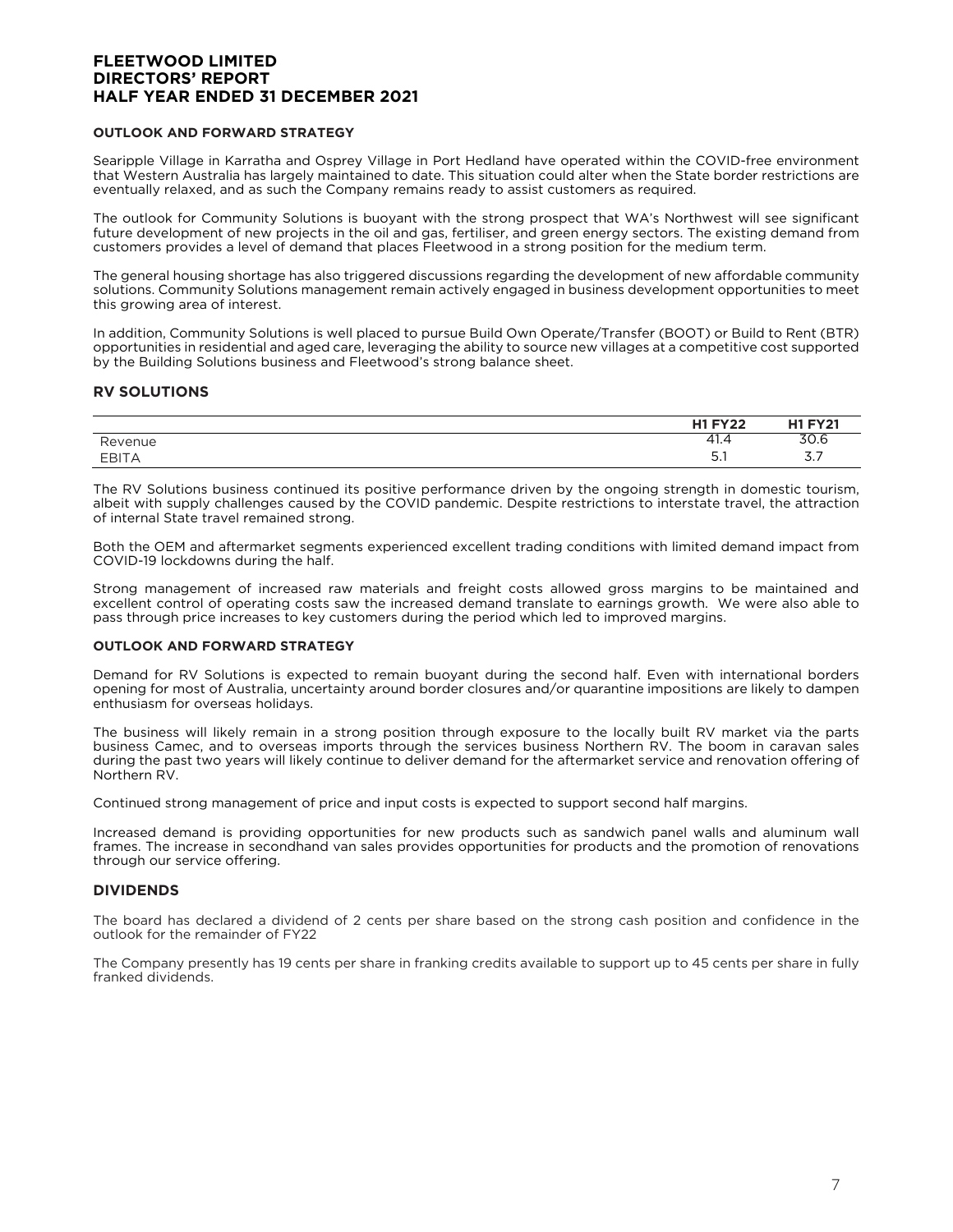In accordance with a resolution of the directors of Fleetwood Limited, I state that in the opinion of the directors:

- (a) the half year financial report and notes of the Company and its subsidiaries (collectively the Group) are in accordance with the *Corporations Act 2001*, including:
	- (i) giving a true and fair view of the Group's financial position as at 31 December 2021 and of its performance for the half-year ended on that date; and
	- (ii) complying with Australian Accounting Standard AASB 134 *Interim Financial Reporting* and the *Corporations Regulations 2001*; and
- (b) there are reasonable grounds to believe that the Company will be able to pay its debts as and when they become due and payable.

On behalf of the Board

John Klepec Chairman

Perth, 23 February 2022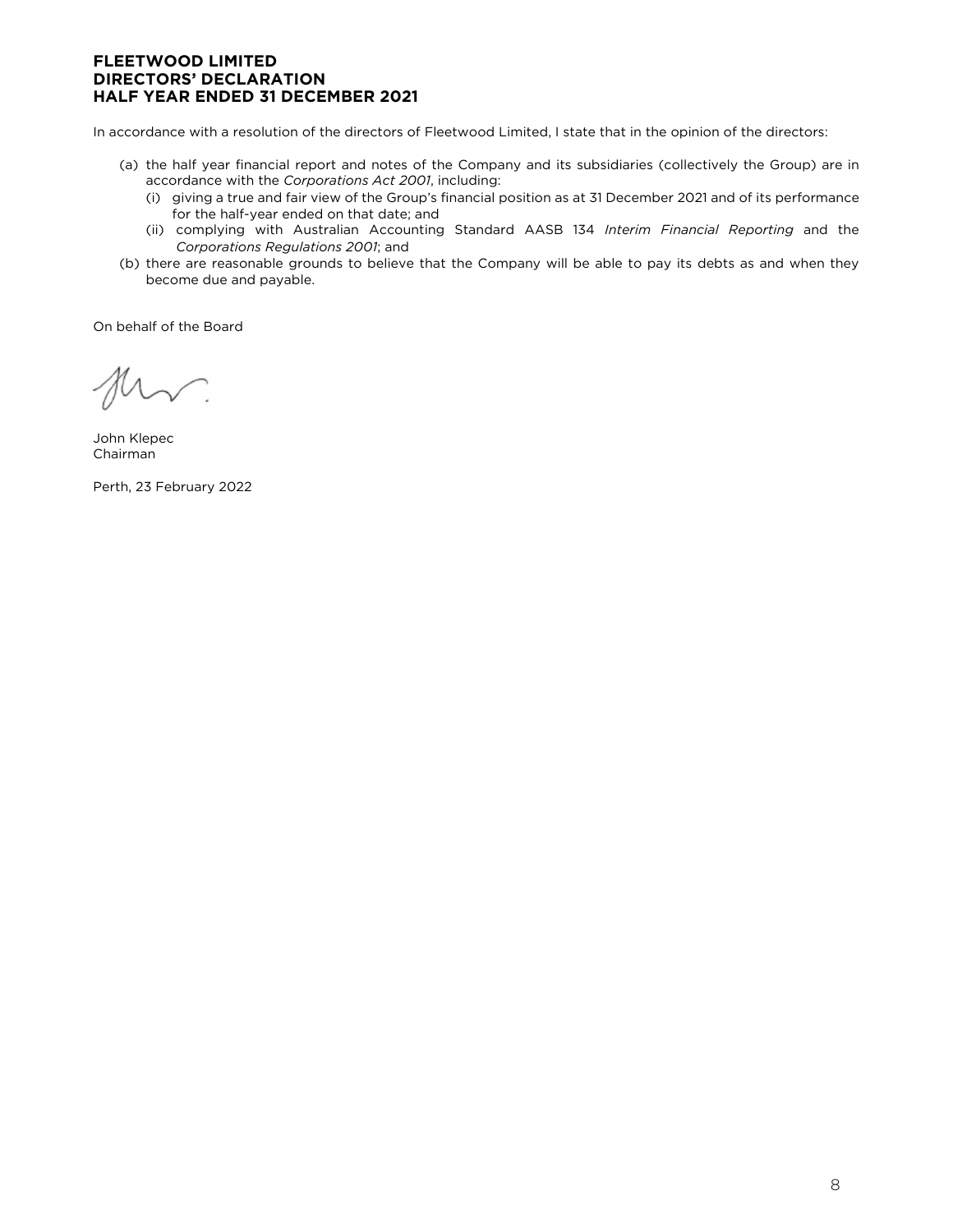

Ernst & Young 11 Mounts Bay Road Perth WA 6000 Australia GPO Box M939 Perth WA 6843

Tel: +61 8 9429 2222 Fax: +61 8 9429 2436 ey.com/au

# **Auditor's independence declaration to the directors of Fleetwood Limited**

As lead auditor for the review of the half-year financial report of Fleetwood Limited for the half-year ended 31 December 2021, I declare to the best of my knowledge and belief, there have been:

- a. No contraventions of the auditor independence requirements of the *Corporations Act 2001* in relation to the review;
- b. No contraventions of any applicable code of professional conduct in relation to the review; and
- c. No non-audit services provided that contravene any applicable code of professional conduct in relation to the review.

This declaration is in respect of Fleetwood Limited and the entities it controlled during the financial period.

Ernst & Young

Russell Curtin Partner 23 February 2022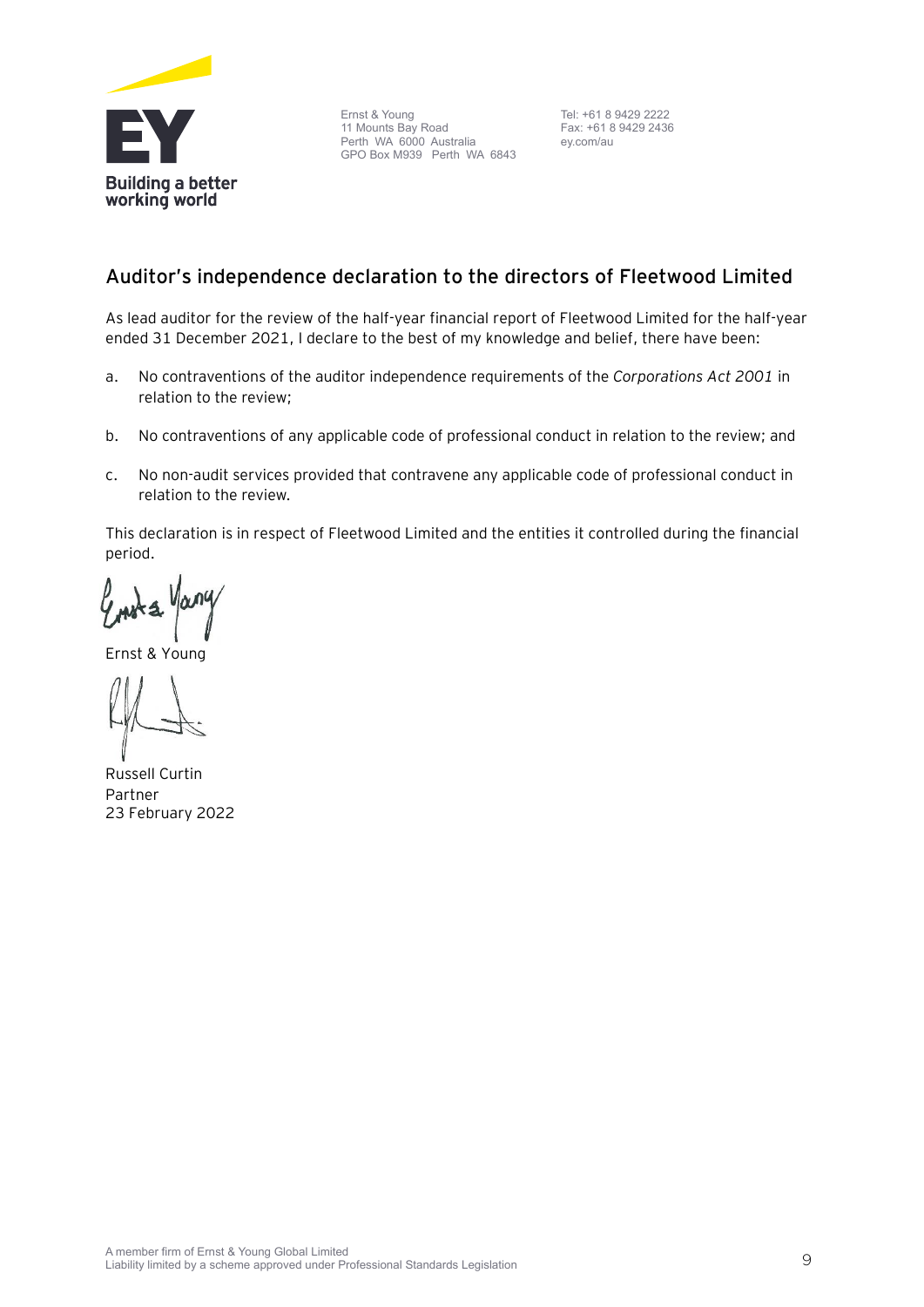#### **FLEETWOOD LIMITED CONDENSED CONSOLIDATED STATEMENT OF PROFIT OR LOSS AND OTHER COMPREHENSIVE INCOME HALF YEAR ENDED 31 DECEMBER 2021**

|                                                                            |                | <b>Consolidated</b> |           |
|----------------------------------------------------------------------------|----------------|---------------------|-----------|
|                                                                            |                | 31 Dec              | 31 Dec    |
|                                                                            |                | 2021                | 2020      |
|                                                                            | <b>Note</b>    | \$ '000             | \$ '000   |
| <b>Continuing operations</b>                                               |                |                     |           |
| Sales revenue                                                              | 5              | 209,157             | 169,943   |
| Government subsidies (JobKeeper)                                           |                |                     | 3,302     |
| Other income                                                               |                | 219                 | 1,132     |
| Materials used                                                             |                | (94, 420)           | (54, 345) |
| Sub-contract costs                                                         |                | (56,996)            | (47, 233) |
| Employee benefits                                                          |                | (31,795)            | (30, 221) |
| Rent expense                                                               | 11             | (229)               | (384)     |
| Impairment of assets                                                       | 8,10,12        | (35, 943)           |           |
| Warranty and buy-back expense                                              | 14             | (3,896)             |           |
| Other expenses                                                             |                | (19, 179)           | (17,766)  |
| Profit (loss) before interest, tax, depreciation and amortisation (EBITDA) |                | (33,082)            | 24,428    |
| Depreciation                                                               | 9,10,11        | (8,306)             | (8,396)   |
| Profit (loss) before interest, tax and amortisation (EBITA)                |                | (41, 388)           | 16,032    |
| Amortisation of contract intangible                                        | 10             | (1, 137)            | (1, 919)  |
| Profit (loss) before interest and tax (EBIT)                               |                | (42, 525)           | 14,113    |
| Finance costs                                                              |                | (743)               | (683)     |
| Profit (loss) before income tax expense                                    |                | (43, 268)           | 13,430    |
| Income tax (expense) benefit                                               |                | 4,623               | (4,117)   |
| Profit (loss) from continuing operations                                   | $\overline{4}$ | (38, 645)           | 9,313     |
| Loss from discontinued operations                                          | 15             | (457)               | (710)     |
| Profit (loss) attributable to members of the parent entity                 |                | (39, 102)           | 8,603     |
|                                                                            |                |                     |           |
| Other comprehensive income                                                 |                |                     |           |
| Items that may subsequently be reclassified to profit or loss:             |                |                     |           |
| Net exchange difference - foreign controlled entities (net of tax)         |                | 153                 | 11        |
| Total comprehensive profit (loss) for the year                             |                | (38, 949)           | 8,614     |
|                                                                            |                |                     |           |
| Earnings (loss) per share                                                  |                | cents               | cents     |
| <b>Basic earnings (loss) per share</b>                                     |                |                     |           |
| Continuing operations                                                      |                | (41.0)              | 9.8       |
| Discontinued operations                                                    |                | (0.5)               | (0.8)     |
| <b>Total</b>                                                               |                | (41.5)              | 9.0       |
|                                                                            |                |                     |           |
| Diluted earnings (loss) per share                                          |                |                     |           |
| Continuing operations                                                      |                | (41.0)              | 9.8       |
| Discontinued operations                                                    |                | (0.5)               | (0.8)     |
| <b>Total</b>                                                               |                | (41.5)              | 9.0       |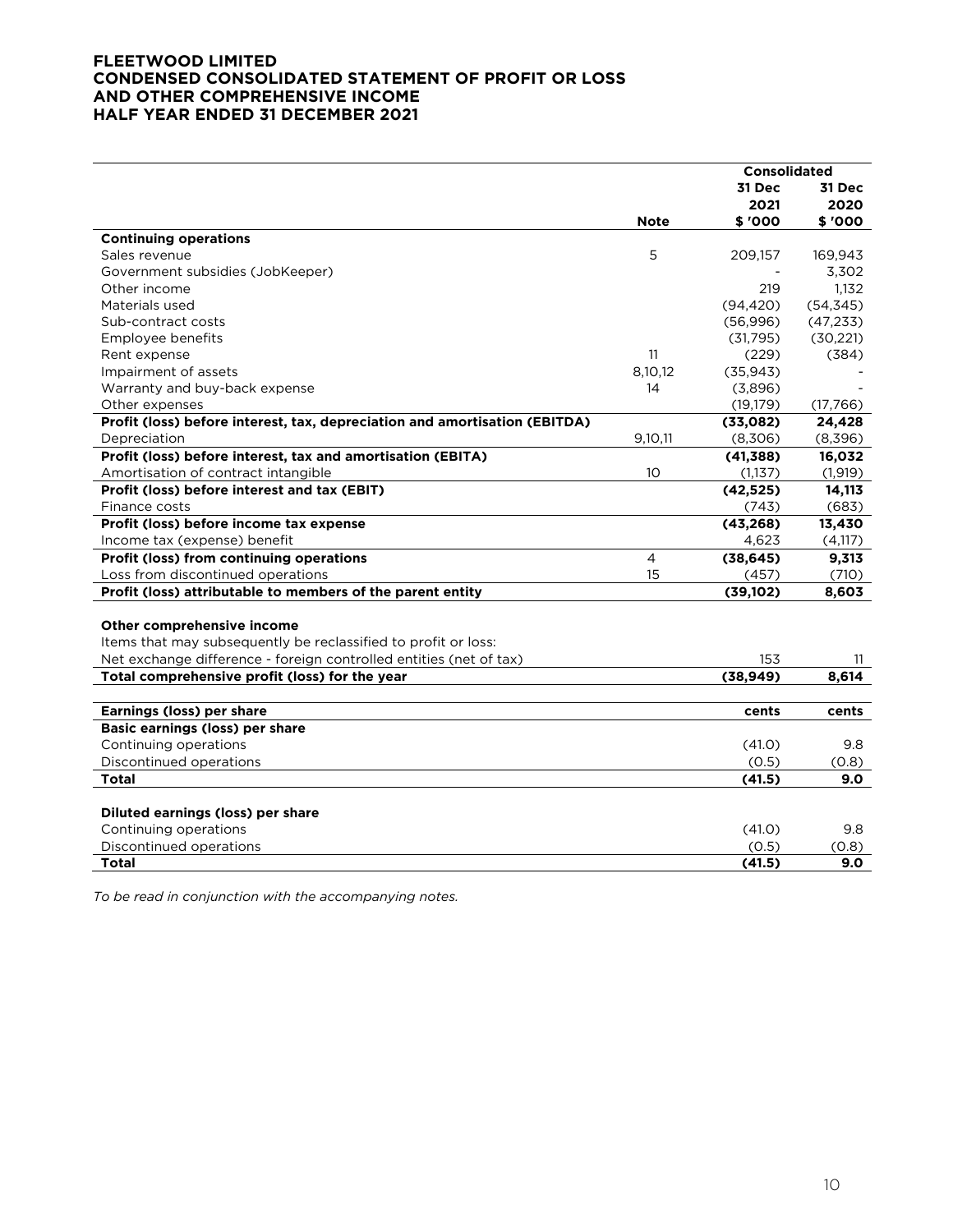#### **FLEETWOOD LIMITED CONDENSED CONSOLIDATED STATEMENT OF FINANCIAL POSITION AS AT 31 DECEMBER 2021**

|                                      |             | Consolidated |           |
|--------------------------------------|-------------|--------------|-----------|
|                                      |             | 31 Dec       | 30 Jun    |
|                                      |             | 2021         | 2021      |
|                                      | <b>Note</b> | \$ '000      | \$ '000   |
| <b>Current assets</b>                |             |              |           |
| Cash and cash equivalents            |             | 56,236       | 57,567    |
| Trade and other receivables          | 6           | 47,423       | 51,182    |
| Interest bearing receivables         | 7           |              | 8,698     |
| Contract assets                      | 6           | 58,898       | 27,349    |
| Inventories                          | 8           | 25,437       | 26,522    |
| Other financial assets               |             |              | 2         |
| Tax assets                           |             | 1,468        |           |
| Non-current assets held for sale     | 15          | 1,129        | 1,147     |
| <b>Total current assets</b>          |             | 190,591      | 172,467   |
|                                      |             |              |           |
| <b>Non-current assets</b>            |             |              |           |
| Trade and other receivables          | 6           | 2,057        | 2,992     |
| Property, plant and equipment        | 9           | 40,502       | 39,843    |
| Intangible assets                    | 10          | 3,442        | 9,500     |
| Right-of-use assets                  | 11          | 27,423       | 30,883    |
| Goodwill                             | 12          | 43,522       | 72,066    |
| Deferred tax assets                  |             | 10,506       | 7,717     |
| <b>Total non-current assets</b>      |             | 127,452      | 163,001   |
| <b>Total assets</b>                  |             | 318,043      | 335,468   |
|                                      |             |              |           |
| <b>Current liabilities</b>           |             |              |           |
| Trade and other payables             |             | 75,086       | 54,904    |
| <b>Contract liabilities</b>          |             | 27,164       | 12,947    |
| Lease liabilities                    | 11          | 6,814        | 7,131     |
| <b>Tax liabilities</b>               |             | 387          | 4,926     |
| Provisions                           | 14          | 12,430       | 8,143     |
| Other financial liabilities          |             | 14           |           |
| <b>Total current liabilities</b>     |             | 121,895      | 88,051    |
|                                      |             |              |           |
| <b>Non-current liabilities</b>       |             |              |           |
| Lease liabilities                    | 11          | 21,325       | 24,246    |
| Provisions                           | 14          | 813          | 706       |
| <b>Total non-current liabilities</b> |             | 22,138       | 24,952    |
| <b>Total liabilities</b>             |             | 144,033      | 113,003   |
| <b>Net assets</b>                    |             | 174,010      | 222,465   |
|                                      |             |              |           |
| <b>Equity</b>                        |             |              |           |
| Issued capital                       |             | 254,111      | 253,726   |
| Reserves                             |             | (1,713)      | (1,866)   |
| Retained earnings                    |             | (78, 388)    | (29, 395) |
| <b>Total equity</b>                  |             | 174,010      | 222,465   |
|                                      |             |              |           |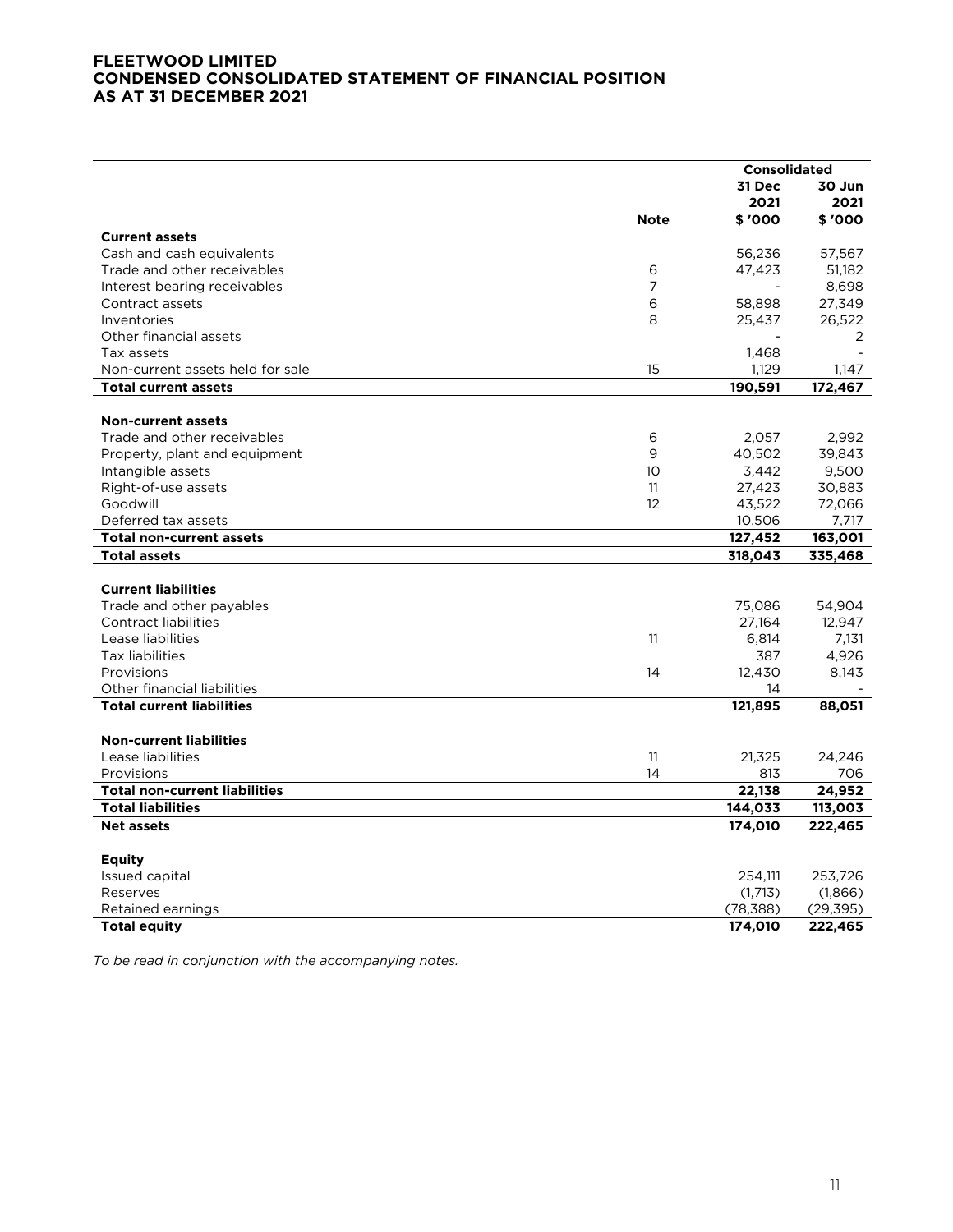#### **FLEETWOOD LIMITED CONDENSED CONSOLIDATED STATEMENT OF CHANGES IN EQUITY HALF YEAR ENDED 31 DECEMBER 2021**

|                                                                   | <b>Issued</b><br>capital | <b>Share</b><br>Plan<br>reserve | Foreign<br>currency<br>translation<br>reserve | <b>Retained</b><br>earnings | <b>Total</b> |
|-------------------------------------------------------------------|--------------------------|---------------------------------|-----------------------------------------------|-----------------------------|--------------|
| Consolidated                                                      | \$ '000                  | \$ '000                         | \$ '000                                       | \$ '000                     | \$ '000      |
| Balance at 1 July 2020                                            | 255,054                  | (3,188)                         | 365                                           | (25,702)                    | 226,529      |
| Profit for the period                                             |                          |                                 | $\overline{\phantom{a}}$                      | 8,603                       | 8,603        |
| Share plan settlements                                            |                          | 76                              |                                               |                             | 76           |
| Exchange differences arising on translation of foreign operations |                          |                                 | 11                                            |                             |              |
| Total comprehensive profit for the period                         | $\overline{\phantom{a}}$ | 76                              | 11                                            | 8,603                       | 8,690        |
| Dividends paid to shareholders                                    |                          |                                 | $\overline{\phantom{a}}$                      | (11, 353)                   | (11, 353)    |
| Share-based payments                                              | 318                      |                                 |                                               |                             | 318          |
| <b>Balance at 31 December 2020</b>                                | 255,372                  | (3, 112)                        | 376                                           | (28, 452)                   | 224,184      |
|                                                                   |                          |                                 |                                               |                             |              |
| Balance at 1 July 2021                                            | 253,726                  | (2,126)                         | 260                                           | (29, 395)                   | 222,465      |
| Loss for the period                                               |                          |                                 | $\overline{\phantom{a}}$                      | (39,102)                    | (39,102)     |
| Exchange differences arising on translation of foreign operations |                          |                                 | 153                                           |                             | 153          |
| Total comprehensive profit (loss) for the period                  |                          |                                 | 153                                           | (39,102)                    | (38,949)     |
| Dividends paid to shareholders                                    |                          |                                 | $\overline{\phantom{a}}$                      | (9,891)                     | (9,891)      |
| Share-based payments                                              | 385                      |                                 |                                               |                             | 385          |
| <b>Balance at 31 December 2021</b>                                | 254,111                  | (2,126)                         | 413                                           | (78, 388)                   | 174,010      |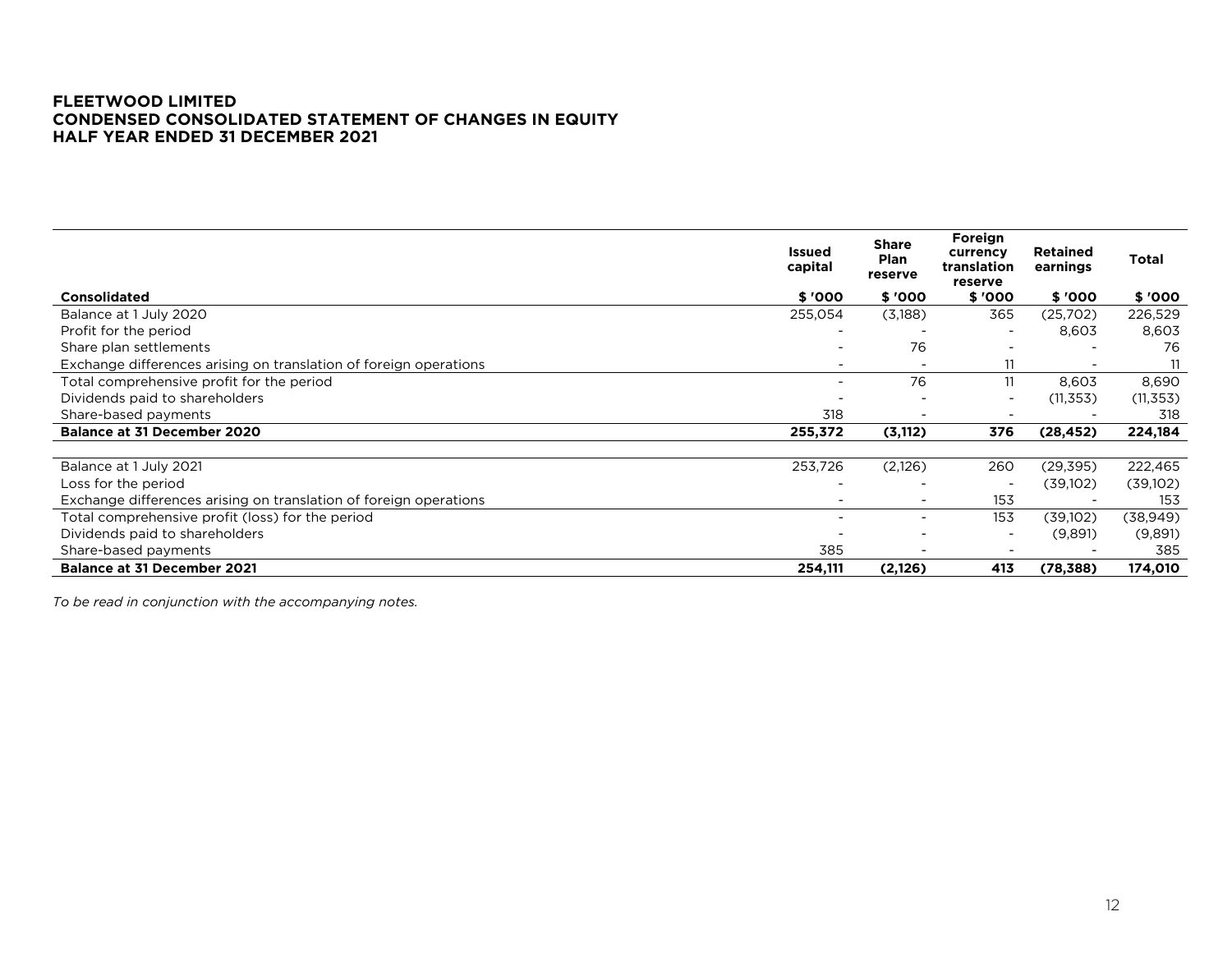#### **FLEETWOOD LIMITED CONDENSED CONSOLIDATED STATEMENT OF CASH FLOWS HALF YEAR ENDED 31 DECEMBER 2021**

|                                                                    |             | Consolidated |            |
|--------------------------------------------------------------------|-------------|--------------|------------|
|                                                                    |             | 31 Dec       | 31 Dec     |
|                                                                    |             | 2021         | 2020       |
|                                                                    | <b>Note</b> | \$ '000      | \$ '000    |
| Cash flows from operating activities                               |             |              |            |
| Receipts from customers                                            |             | 234,135      | 196,241    |
| Payments to suppliers                                              |             | (220, 575)   | (173, 914) |
| Interest received                                                  |             | 44           | 119        |
| Income taxes refunded (paid)                                       |             | (3,859)      | 1,750      |
| Finance costs paid                                                 |             | (743)        | (407)      |
| Net cash provided by operating activities                          |             | 9.002        | 23,789     |
|                                                                    |             |              |            |
| <b>Cash flows from investing activities</b>                        |             |              |            |
| Proceeds from sale of non-current assets                           |             | 705          | 1,835      |
| Acquisition of property, plant and equipment                       |             | (5,684)      | (2,343)    |
| Acquisition of intangible assets                                   |             | (474)        | (470)      |
| Payment for acquisition of subsidiary                              |             |              |            |
| Net cash used in investing activities                              |             | (5, 453)     | (978)      |
|                                                                    |             |              |            |
| <b>Cash flows from financing activities</b>                        |             |              |            |
| Project finance advance                                            | 7           | 8,698        | (8,698)    |
| Repayment of principle of lease liabilities                        |             | (3,689)      | (3,854)    |
| Dividends paid to shareholders                                     | 3           | (9,891)      | (11, 353)  |
| Net cash used in financing activities                              |             | (4,882)      | (23, 905)  |
|                                                                    |             |              |            |
| Net decrease in cash and cash equivalents                          |             | (1,333)      | (1,094)    |
| Cash and cash equivalents at the beginning of the financial year   |             | 57,567       | 65,726     |
| Effect of exchange rate changes on cash held in foreign currencies |             |              |            |
| Cash and cash equivalents at the end of the period                 |             | 56,236       | 64,639     |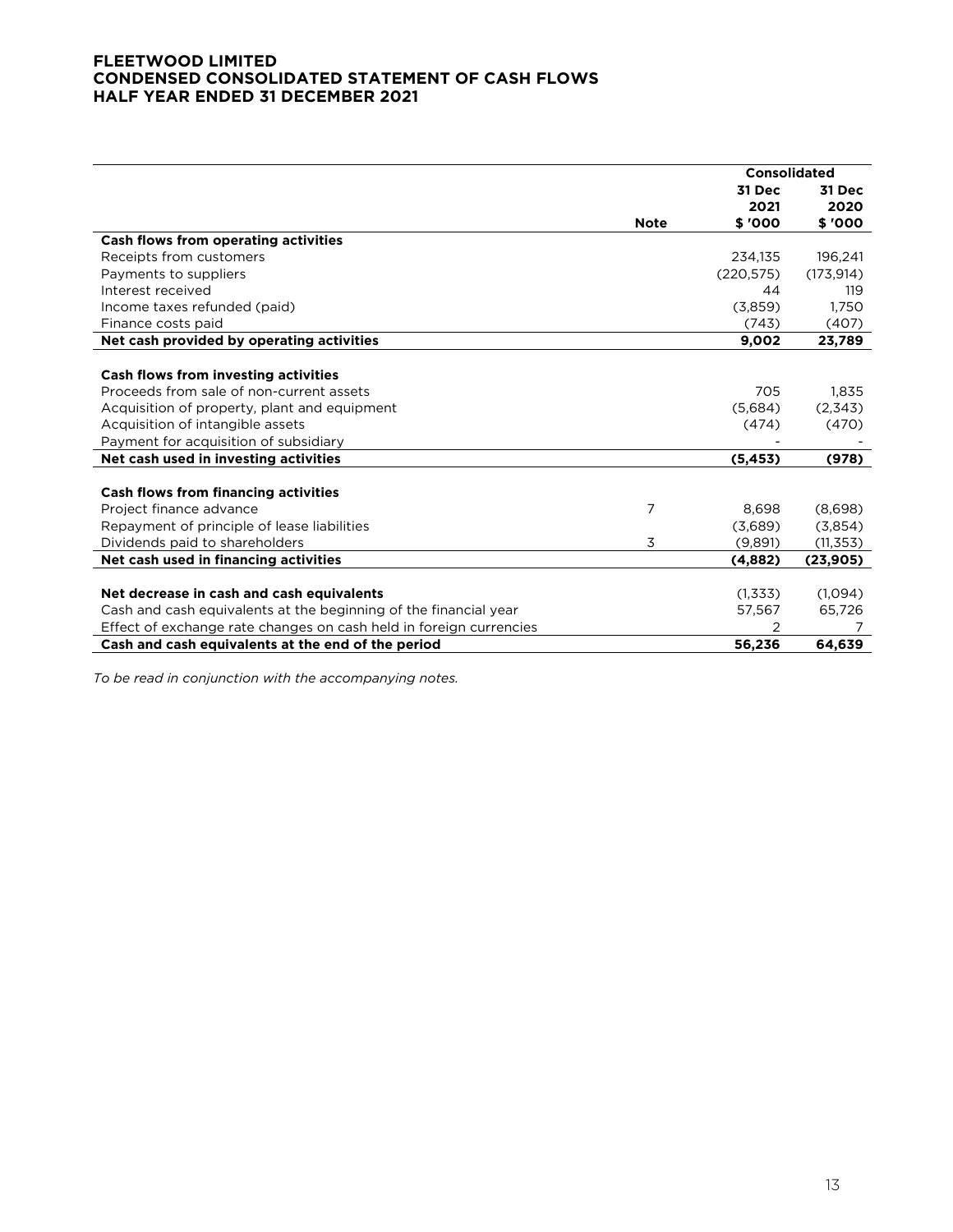#### **1. ABOUT THIS REPORT**

#### **1.1 Statement of compliance**

The half year consolidated financial report of Fleetwood Limited and its subsidiaries (collectively, the Group) for the six months ended 31 December 2021 were authorised for issue by the Directors on 23 February 2022.

The half year consolidated financial report is a general purpose financial report prepared in accordance with the *Corporations Act 2001* and AASB 134 *Interim Financial Reporting*. The half year financial report does not include all the information and disclosures required in the annual consolidated financial report, and should be read in conjunction with the most recent annual consolidated financial report as at 30 June 2021.

#### **1.2 New standards adopted as at 1 July 2021**

The accounting policies adopted in the preparation of the half year financial report are consistent with those followed in the preparation of the Group's annual consolidated financial report for the year ended 30 June 2021, except for the adoption of new standards effective as of 1 July 2021. The Group has not early adopted any standard, interpretation or amendment that has been issued but is not yet effective.

Several amendments and interpretations apply for the first time in 2021, but do not have an impact on the half year consolidated financial report of the Group.

#### *Interest Rate Benchmark Reform – Phase 2: Amendments to IFRS 9, IAS 39, IFRS 7, IFRS 4 and IFRS 16*

The amendments provide temporary reliefs which address the financial reporting effects when an interbank offered rate (IBOR) is replaced with an alternative nearly risk-free interest rate (RFR). The amendments include the following practical expedients:

- A practical expedient to require contractual changes, or changes to cash flows that are directly required by the reform, to be treated as changes to a floating interest rate, equivalent to a movement in a market rate of interest
- Permit changes required by IBOR reform to be made to hedge designations and hedge documentation without the hedging relationship being discontinued
- Provide temporary relief to entities from having to meet the separately identifiable requirement when an RFR instrument is designated as a hedge of a risk component

These amendments had no impact on the consolidated financial statements of the Group. The Group intends to use the practical expedients in future periods if they become applicable.

#### **1.3 Significant accounting policies**

The financial statements have been prepared in accordance with the accounting policies adopted in the Company's most recent annual financial statements for the year ended 30 June 2021.

#### **1.4 Comparative information**

The half year consolidated financial report provide comparative information in respect of the previous period, which is reclassified where necessary in order to provide consistency with the current financial period.

#### **2. ISSUES, REPURCHASES AND REPAYMENTS OF EQUITY SECURITIES**

#### **Issued and paid-up capital**

94,198,742 (30 June 2021: 94,198,742) ordinary shares, fully paid.

#### **3. DIVIDENDS**

During the period the following dividends were declared by the Directors and paid to shareholders of the Company.

|                                                      | 31 Dec<br>2021<br>\$ '000 | 31 Dec<br>2020<br>\$ '000 |
|------------------------------------------------------|---------------------------|---------------------------|
| <b>Recognised amounts</b>                            |                           |                           |
| Final 2021 - paid 10.5 cents per share fully franked | 9.891                     |                           |
| Final 2020 - paid 5 cents per share fully franked    |                           | 4.731                     |
| Special 2020 - paid 7 cents per share fully franked  | $\overline{\phantom{0}}$  | 6,622                     |
|                                                      | 9.891                     | 11,353                    |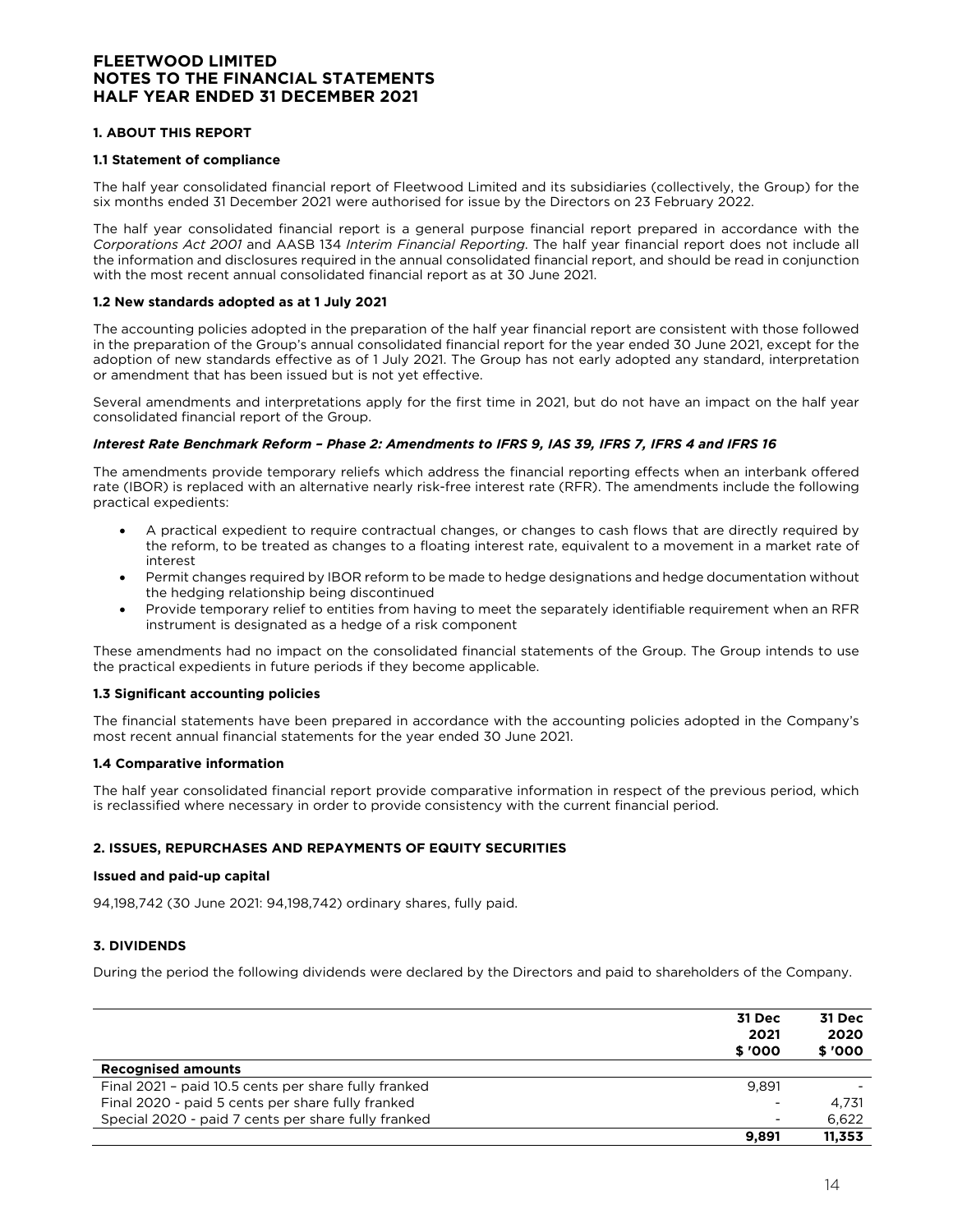#### **3. DIVIDENDS (continued)**

Subsequent to 31 December 2021 the Directors declared a fully franked interim dividend of 2 cents per share to the holders of fully paid ordinary shares. The dividend will be paid on 1 April 2022. This dividend has not been included as a liability in these financial statements. The total estimated dividend to be paid is \$1,883,975.

#### **4. SEGMENT INFORMATION**

Operating segments are based on the internal reports that are reviewed and used by the Board of Directors (chief operating decision makers) in assessing performance and determining the allocation of resources.

| <b>Operating segments</b>  | <b>Products / Services</b>                                                                |
|----------------------------|-------------------------------------------------------------------------------------------|
| RV Solutions               | Manufacture, installation and distribution of recreational vehicle parts and accessories. |
| <b>Building Solutions</b>  | Design, manufacture and sale of accommodation.                                            |
| <b>Community Solutions</b> | Operation of communities (Formerly Accommodation Solutions).                              |

Revenue and results by reportable operating segment:

|                                                            | Revenue |         | <b>Depreciation</b> |        | <b>Segment Result</b><br>$(EBITA)^1$ |          |
|------------------------------------------------------------|---------|---------|---------------------|--------|--------------------------------------|----------|
|                                                            | 31 Dec  | 31 Dec  | 31 Dec              | 31 Dec | 31 Dec                               | 31 Dec   |
|                                                            | 2021    | 2020    | 2021                | 2020   | 2021                                 | 2020     |
|                                                            | \$'000  | \$ '000 | \$ '000             | \$'000 | \$ '000                              | \$ '000  |
| <b>RV Solutions</b>                                        | 41.407  | 30,552  | 1,837               | 1.887  | 5.054                                | 3,749    |
| Building Solutions <sup>1</sup>                            | 151,374 | 117,010 | 4,437               | 4,564  | (48,303)                             | 4,083    |
| <b>Community Solutions</b>                                 | 16,376  | 22,381  | 1,626               | 1,630  | 4,726                                | 10,932   |
| <b>Operating segment total</b>                             | 209,157 | 169,943 | 7,900               | 8,081  | (38, 523)                            | 18,764   |
| Unallocated                                                |         |         | 406                 | 315    | (2,865)                              | (2,732)  |
| Total                                                      | 209.157 | 169,943 | 8,306               | 8,396  | (41, 388)                            | 16,032   |
| Amortisation of contract intangible (Building Solutions)   |         |         |                     |        | (1,137)                              | (1, 919) |
| Profit (loss) before interest and tax (EBIT)               |         |         |                     |        | (42, 525)                            | 14,113   |
| Finance costs                                              |         |         |                     |        | (743)                                | (683)    |
| Profit (loss) before income tax benefit                    |         |         |                     |        | (43, 268)                            | 13,430   |
| Income tax benefit (expense)                               |         |         |                     |        | 4,623                                | (4, 117) |
| <b>Profit (loss) from continuing operations</b>            |         |         |                     |        | (38, 645)                            | 9,313    |
| Loss from discontinued operations                          |         |         |                     |        | (457)                                | (710)    |
| Profit (loss) attributable to members of the parent entity |         |         |                     |        | (39, 102)                            | 8,603    |

1 Underlying EBITA for Building Solutions for the period was an \$8.5 million loss (31 December 2020: \$4.1 million profit).

The unallocated line represents the results of the Company's corporate function.

The following is an analysis of assets and liabilities by reportable operating segment:

|                                |         | <b>Segment assets</b> |         | <b>Segment liabilities</b> |
|--------------------------------|---------|-----------------------|---------|----------------------------|
|                                | 31 Dec  | 30 Jun                | 31 Dec  | 30 Jun                     |
|                                | 2021    | 2021                  | 2021    | 2021                       |
|                                | \$'000  | \$ '000               | \$ '000 | \$ '000                    |
| <b>RV Solutions</b>            | 51,320  | 49.686                | 15.038  | 16.927                     |
| <b>Building Solutions</b>      | 188,888 | 194.449               | 121,082 | 82,609                     |
| <b>Community Solutions</b>     | 22.659  | 27.028                | 4.953   | 5,388                      |
| <b>Operating segment total</b> | 262,867 | 271.163               | 141.073 | 104.924                    |
| Unallocated                    | 55,176  | 64,305                | 2,960   | 8,079                      |
| Total                          | 318.043 | 335.468               | 144.033 | 113,003                    |

Unallocated segment assets include discontinued idle mining rental assets of \$1.1 million (30 June 2021: \$1.1 million) and caravan manufacturing assets of \$0.2 million (30 June 2021: \$0.7 million).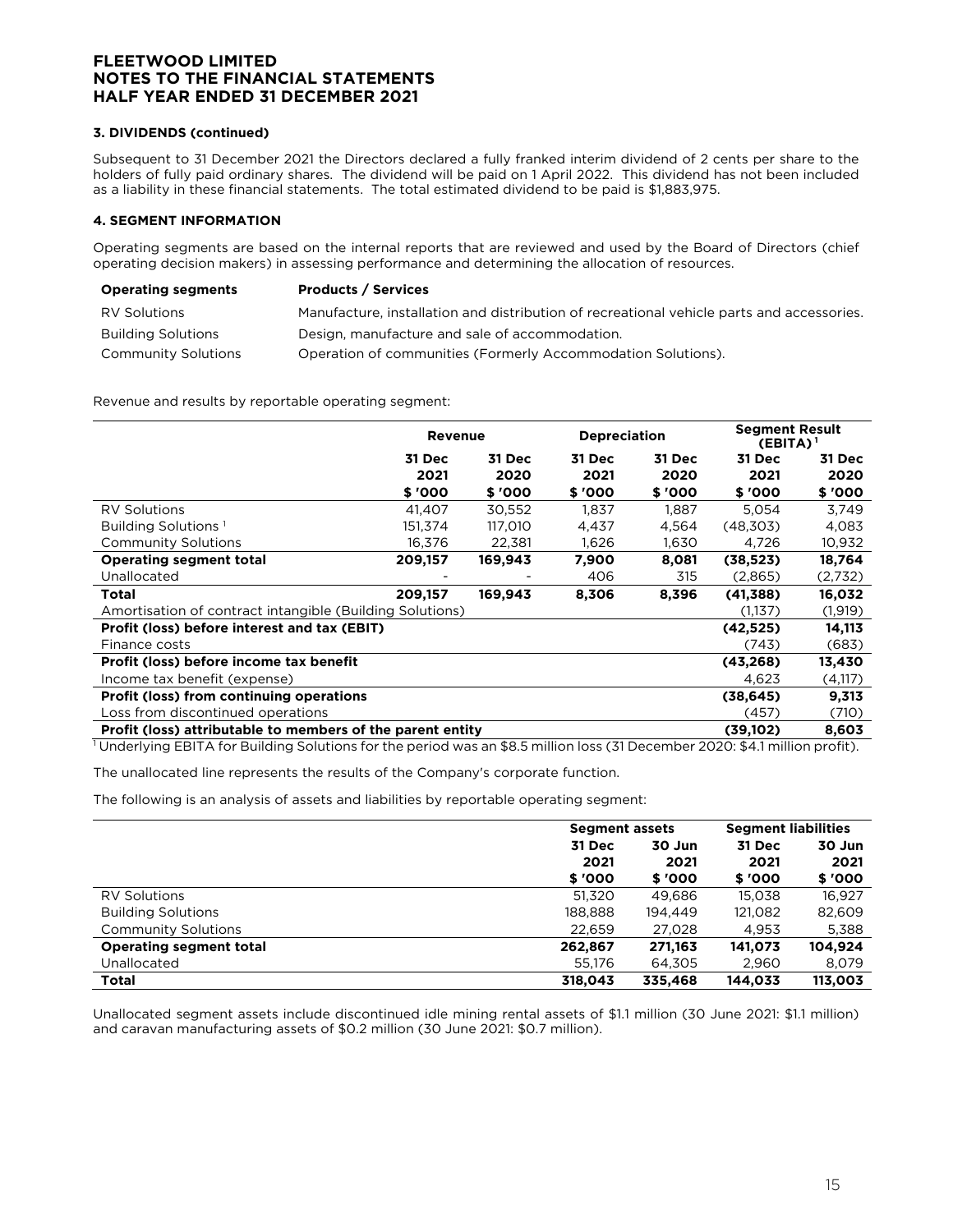#### **5. SALES REVENUE**

|                                             | <b>Consolidated</b> |         |  |
|---------------------------------------------|---------------------|---------|--|
|                                             | 31 Dec              | 31 Dec  |  |
|                                             | 2021                | 2020    |  |
| <b>Continuing operations</b>                | \$ '000             | \$ '000 |  |
| Recognised at a point in time:              |                     |         |  |
| <b>RV Solutions</b>                         | 41.407              | 30,552  |  |
| Total revenue recognised at a point in time | 41.407              | 30,552  |  |
| <b>Recognised over time:</b>                |                     |         |  |
| <b>Building Solutions</b>                   | 151.374             | 117,010 |  |
| <b>Community Solutions</b>                  | 16.376              | 22,381  |  |
| Total revenue recognised over time          | 167,750             | 139,391 |  |
| <b>Total sales revenue</b>                  | 209.157             | 169,943 |  |

#### **6. TRADE AND OTHER RECEIVABLES AND CONTRACT ASSETS**

|                                    | 31 Dec  | 30 Jun   |
|------------------------------------|---------|----------|
|                                    | 2021    | 2021     |
|                                    | \$'000  | \$ '000  |
| <b>Trade and other receivables</b> |         |          |
| Current                            |         |          |
| Trade receivables                  | 42,972  | 45,776   |
| Expected credit losses             | (1,777) | (2, 124) |
| Finance lease receivable           | 2,409   | 2,437    |
| Other receivables                  | 3,819   | 5,093    |
| <b>Total</b>                       | 47,423  | 51,182   |
|                                    |         |          |
| Non-current                        |         |          |
| Finance lease receivable           | 2,057   | 2,992    |
| <b>Total</b>                       | 2,057   | 2,992    |
| <b>Contract assets</b>             |         |          |
| Current                            | 58,898  | 27,349   |

The aging of the Company's non-impaired trade receivables past due at reporting date was:

|                                    |                          | Greater<br>Than 30       | Greater<br>than 60 |        |
|------------------------------------|--------------------------|--------------------------|--------------------|--------|
|                                    | Current                  | <b>Days</b>              | days               | Total  |
| 31 December 2021                   |                          |                          |                    |        |
| Gross carrying amount (\$'000)     | 38,739                   | 1,874                    | 2,359              | 42,972 |
| Expected credit loss rate (\$'000) | $\overline{\phantom{0}}$ | $\overline{\phantom{a}}$ | 1.777              | 1.777  |
| Lifetime expected credit loss      | 0%                       | 0%                       | 75%                | 4%     |
| 30 June 2021                       |                          |                          |                    |        |
| Gross carrying amount (\$'000)     | 38,261                   | 4.746                    | 2.769              | 45.776 |
| Expected credit loss rate (\$'000) | 743                      | $\overline{\phantom{a}}$ | 1.381              | 2,124  |
| Lifetime expected credit loss      | 2%                       | $O\%$                    | 50%                | 5%     |

Movements in expected credit losses during the period are set out below:

|                        | 30 Jun<br>2021<br>\$ '000 | Arisen in<br>period<br>\$ '000 | <b>Utilised</b><br>\$ '000 | <b>Recov-</b><br>ered<br>\$ '000 | 31 Dec<br>2021<br>\$ '000 |
|------------------------|---------------------------|--------------------------------|----------------------------|----------------------------------|---------------------------|
| Expected credit losses | 2.124                     |                                |                            | '347'                            | .                         |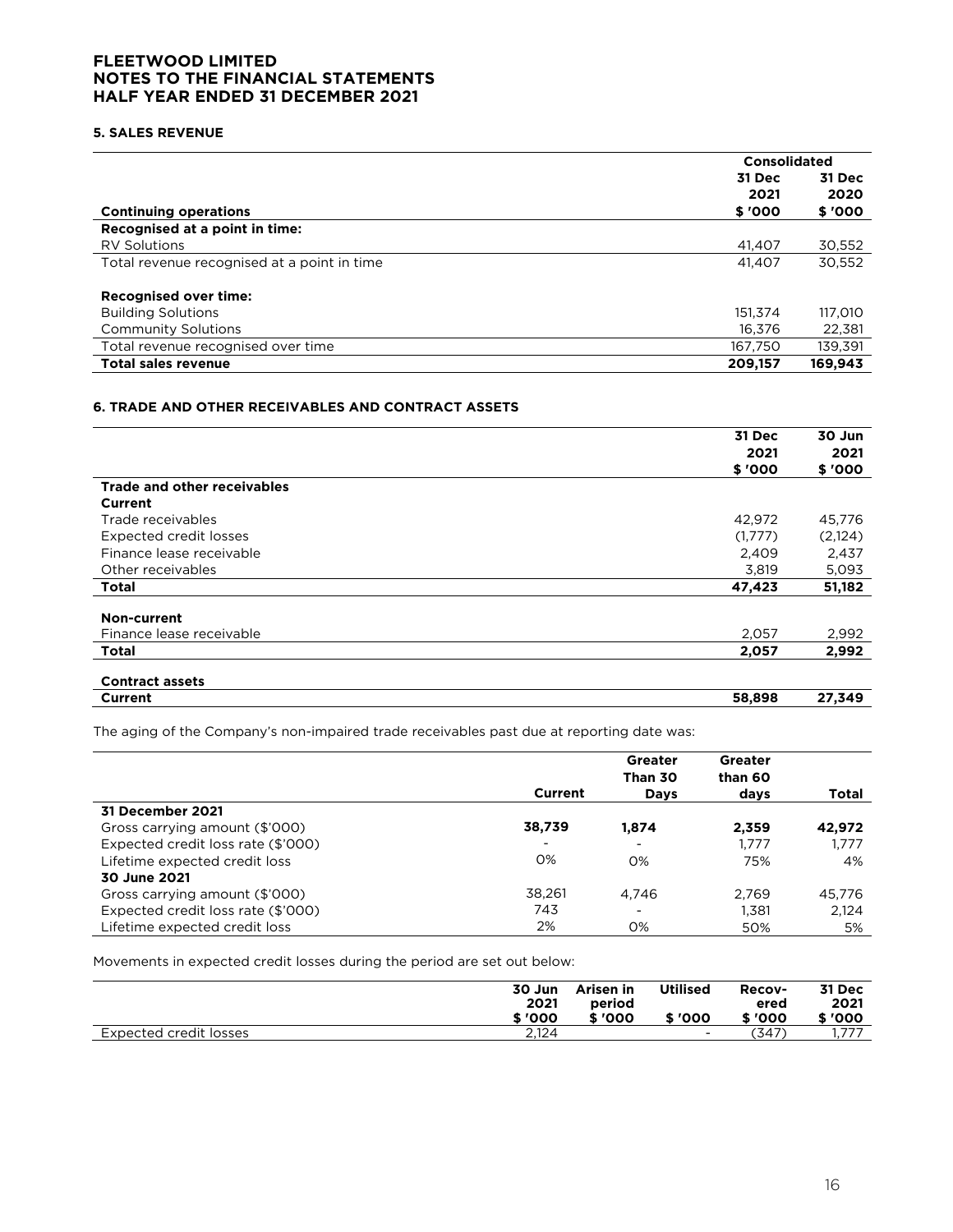#### **6. TRADE AND OTHER RECEIVABLES AND CONTRACT ASSETS (continued)**

The Group records finance lease receivables at the net present value of lease payments over the lease period as shown below:

|                   | Finance lease payments due |                  |                  |                  |                          |                          |              |
|-------------------|----------------------------|------------------|------------------|------------------|--------------------------|--------------------------|--------------|
|                   | Less<br>than<br>1 year     | $1 - 2$<br>years | $2 - 3$<br>years | $3 - 4$<br>years | $4 - 5$<br>years         | After<br>5 years         | <b>Total</b> |
| 31 December 2021  |                            |                  |                  |                  |                          |                          |              |
| Lease receivables | 2.497                      | 656              | 540              | 945              |                          | ۰.                       | 4,638        |
| Finance income    | (88)                       | (48)             | (34)             | (2)              | $\overline{\phantom{a}}$ | -                        | (172)        |
| Net present value | 2.409                      | 608              | 506              | 943              | ۰                        | ٠                        | 4,466        |
| 30 June 2021      |                            |                  |                  |                  |                          |                          |              |
| Lease receivables | 2,563                      | 1.357            | 540              | 1,215            | -                        | $\overline{\phantom{a}}$ | 5,674        |
| Finance income    | (126)                      | (62)             | (41)             | (291)            |                          | $\blacksquare$           | (246)        |
| Net present value | 2,437                      | 1,295            | 499              | 1,198            |                          | ۰                        | 5,429        |

#### **Contract assets**

The significant increase in contract assets at 31 December 2021 relates to the difference in timing of invoicing and activity on major projects being performed by the Group at this date and represents the increased activity leading up to the balance date compared to 30 June 2021. This is consistent with the increased activity in trade and other payables in the lead up to 31 December 2021 compared to 30 June 2021. Increased project activity at balance date compared to 30 June 2021 has also resulted in an increase in contract liabilities.

#### **7. INTEREST BEARING RECEIVABLES**

|                                | 31 Dec         | 30 Jun  |
|--------------------------------|----------------|---------|
|                                | 2021           | 2021    |
|                                | \$ '000        | \$ '000 |
| <b>Project finance advance</b> | $\blacksquare$ | 8,698   |

The receivable related to an advance payment to assist in financing a residential land development to which the Company is a party. The receivable is secured by a first mortgage on a land asset. The receivable was repaid to the Company during the period.

#### **8. INVENTORIES**

|                              | 31 Dec<br>2021<br>\$ '000 | 30 Jun<br>2021<br>\$ '000 |
|------------------------------|---------------------------|---------------------------|
| Current                      |                           |                           |
| Raw materials & stores       | 13,762                    | 13,187                    |
| Finished goods               | 16,641                    | 15,248                    |
| Stock obsolescence provision | (4,966)                   | (1, 913)                  |
| <b>Total</b>                 | 25,437                    | 26,522                    |

The stock obsolescence provision is allocated within the Company's segments as shown below:

|                           | <b>Note</b> | 31 Dec<br>2021<br>\$'000 | 30 Jun<br>2021<br>\$ '000 |
|---------------------------|-------------|--------------------------|---------------------------|
| Current                   |             |                          |                           |
| <b>RV Solutions</b>       |             | (2,224)                  | (1, 913)                  |
| <b>Building Solutions</b> |             | (2,742)                  | $\overline{\phantom{0}}$  |
| Total                     | 14          | (4,966)                  | (1,913)                   |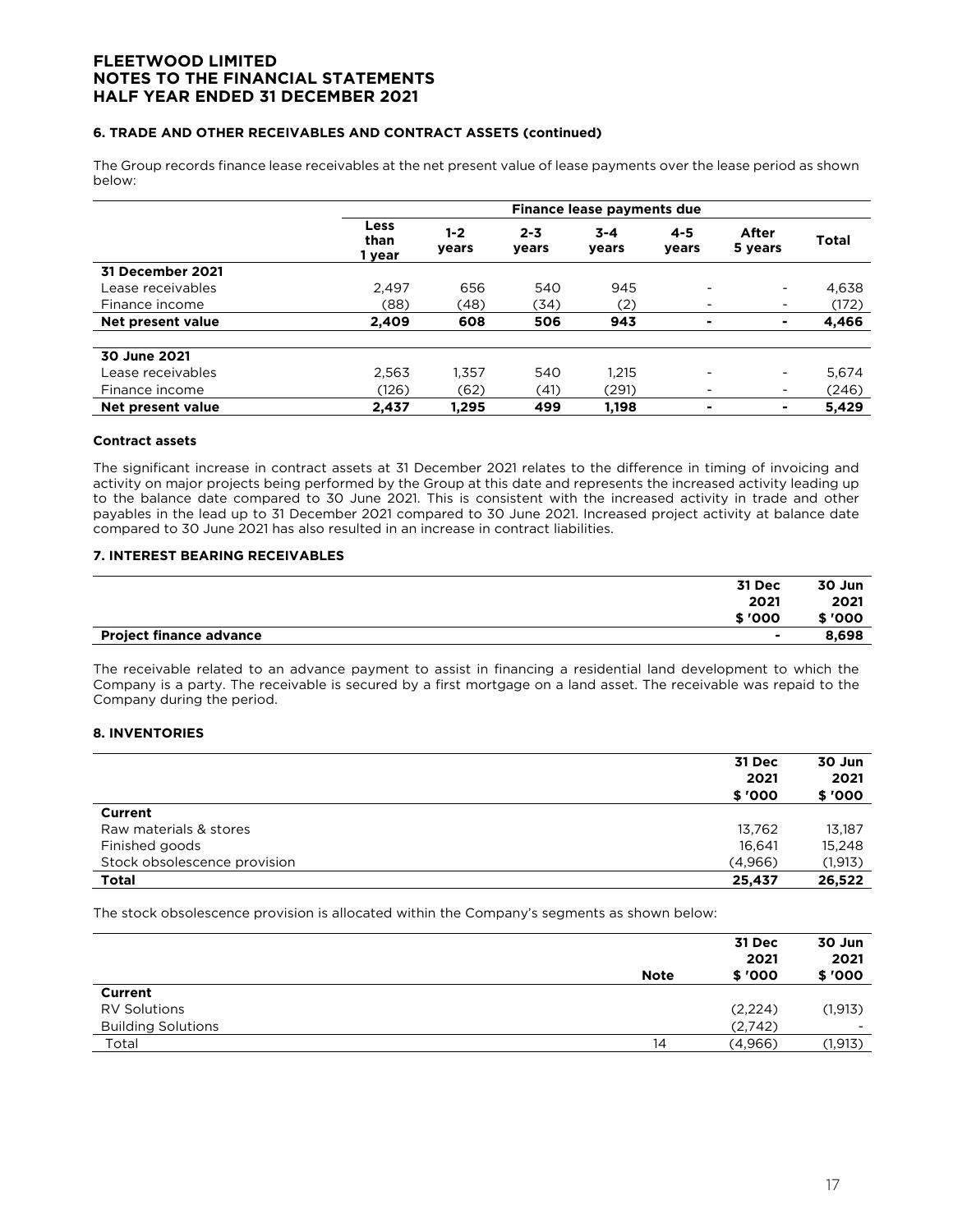#### **9. PROPERTY, PLANT AND EQUIPMENT**

|                                                                         | 31 Dec<br>2021<br>\$ '000 | 30 Jun<br>2021<br>\$ '000 |
|-------------------------------------------------------------------------|---------------------------|---------------------------|
| <b>Freehold land</b>                                                    |                           |                           |
| Cost                                                                    | 1,408                     | 1,408                     |
| <b>Buildings</b>                                                        |                           |                           |
| Cost                                                                    | 1,343                     | 1,343                     |
| Accumulated depreciation                                                | (523)                     | (506)                     |
| <b>Balance</b>                                                          | 820                       | 837                       |
| Leasehold property and improvements<br>Cost<br>Accumulated amortisation | 51,448<br>(43, 035)       | 51,064<br>(42,669)        |
| <b>Balance</b>                                                          | 8,413                     | 8,395                     |
| <b>Plant and equipment</b><br>Cost<br>Accumulated depreciation          | 106,131<br>78,454         | 104,425<br>(75, 233)      |
| <b>Balance</b>                                                          | 27,677                    | 27,192                    |
| <b>Assets under construction</b><br>Cost                                | 2,184                     | 2,011                     |
| <b>Total</b>                                                            | 40,502                    | 39,843                    |

The following tables show the movements in property, plant and equipment:

|                                            | Freehold land | Buildings | ents<br>and<br>easehold<br>mprovem<br>property | equipment<br>Plant and | Assets under<br>construction | Total    |
|--------------------------------------------|---------------|-----------|------------------------------------------------|------------------------|------------------------------|----------|
|                                            | \$ '000       | \$ '000   | \$ '000                                        | \$ '000                | \$'000                       | \$ '000  |
| Balance at 1 July 2021                     | 1,408         | 837       | 8,395                                          | 27,192                 | 2,011                        | 39,843   |
| Additions                                  |               |           | 374                                            | 3,877                  | 1,041                        | 5,292    |
| Transferred from assets under construction |               |           |                                                | 392                    |                              | 392      |
| Transferred to plant and equipment         |               |           |                                                |                        | (392)                        | (392)    |
| Disposals                                  |               |           |                                                | (252)                  |                              | (252)    |
| Depreciation                               |               | (17)      | (356)                                          | (3,542)                |                              | (3, 915) |
| Transferred to project                     |               |           |                                                |                        | (476)                        | (476)    |
| Other                                      |               |           |                                                | 10                     |                              | 10       |
| <b>Balance at 31 December 2021</b>         | 1,408         | 820       | 8,413                                          | 27,677                 | 2,184                        | 40,502   |
|                                            |               |           |                                                |                        |                              |          |
| Balance at 1 July 2020                     | 2,703         | 870       | 8,971                                          | 32,143                 | 318                          | 45,005   |
| Additions                                  |               |           | 645                                            | 3,168                  | 2,219                        | 6,032    |
| Transferred to ERP software                |               |           |                                                | (93)                   |                              | (93)     |
| Transferred to product development         |               |           |                                                | (137)                  | (235)                        | (372)    |
| Transferred to plant and equipment         |               |           | (568)                                          |                        | (124)                        | (692)    |
| Transferred from leasehold equipment       |               |           |                                                | 568                    |                              | 568      |
| Transferred from assets under construction |               |           |                                                | 124                    |                              | 124      |
| Transferred to project                     |               |           |                                                |                        | (167)                        | (167)    |
| <b>Disposals</b>                           | (1,295)       |           |                                                | (1,160)                |                              | (2, 455) |
| Depreciation                               |               | (33)      | (653)                                          | (7, 421)               |                              | (8,107)  |
| Balance at 30 June 2021                    | 1,408         | 837       | 8,395                                          | 27,192                 | 2,011                        | 39,843   |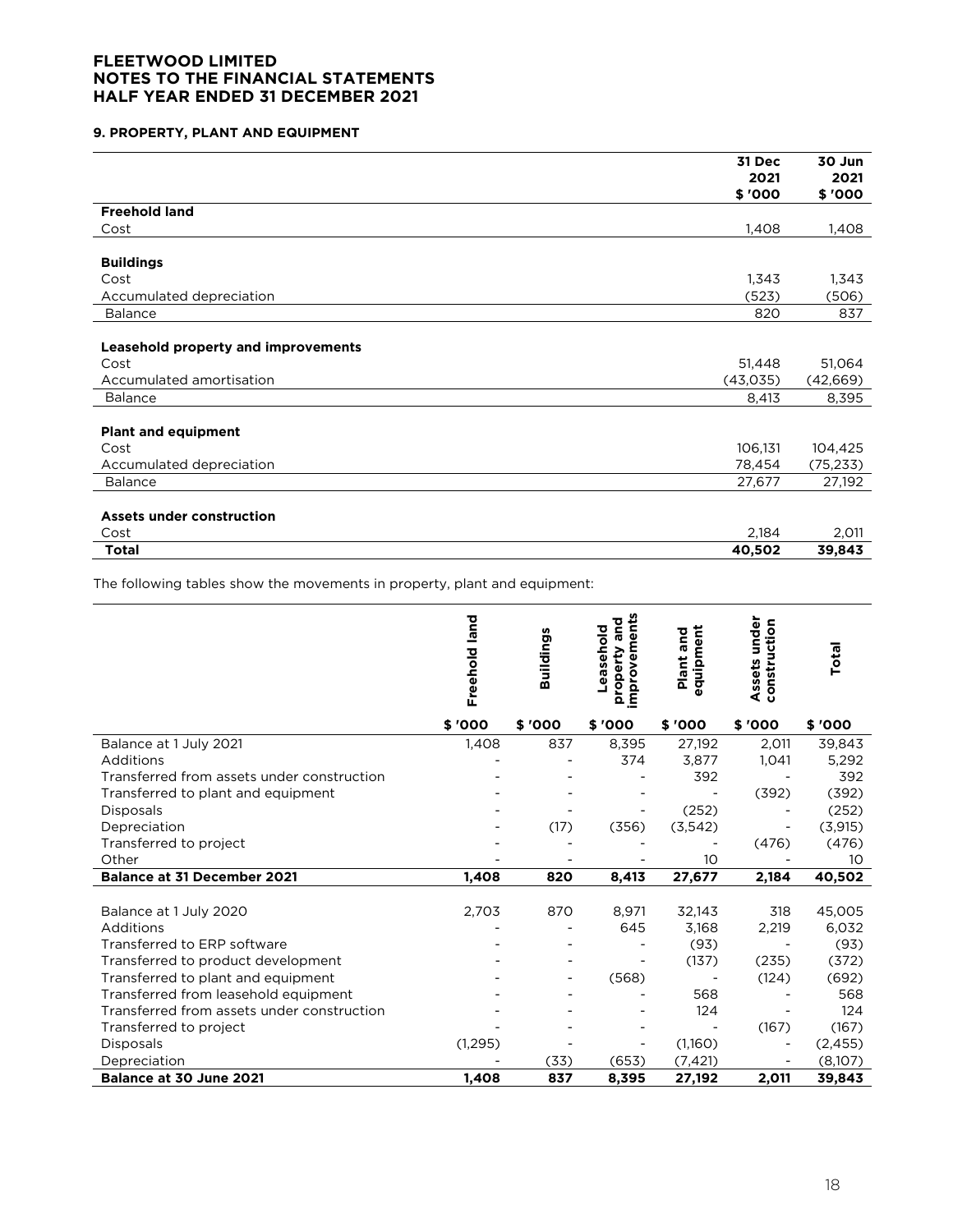#### **10. INTANGIBLE ASSETS**

|                                         | 31 Dec                   | 30 Jun   |
|-----------------------------------------|--------------------------|----------|
|                                         | 2021                     | 2021     |
|                                         | \$ '000                  | \$ '000  |
| <b>Product development</b>              |                          |          |
| At cost                                 | 3,985                    | 2,092    |
| Accumulated amortisation and impairment | (3,308)                  | (1,198)  |
| <b>Balance</b>                          | 677                      | 894      |
| <b>Product development WIP</b>          |                          |          |
| At cost                                 | $\overline{\phantom{a}}$ | 1,949    |
|                                         |                          |          |
| <b>Contract intangible</b>              |                          |          |
| Acquired                                | 14,924                   | 14,924   |
| Accumulated amortisation and impairment | (14, 924)                | (11,079) |
| <b>Balance</b>                          |                          | 3,845    |
|                                         |                          |          |
| <b>ERP software</b>                     |                          |          |
| At cost                                 | 3,907                    | 2,586    |
| Accumulated amortisation                | (1,641)                  | (1,288)  |
| <b>Balance</b>                          | 2,266                    | 1,298    |
|                                         |                          |          |
| <b>ERP software WIP</b>                 |                          |          |
| At cost                                 | 499                      | 1,514    |
| <b>Total</b>                            | 3,442                    | 9,500    |

The following tables show the movements in intangible assets:

|                                            | evelopment<br>Product<br>Ď | Ë<br>elopme<br>Product<br>$\frac{a}{2}$<br>چ<br>ъ | intangible<br>Contract | software<br>ERP | software<br>$\frac{p}{2}$<br>ERP | Total    |
|--------------------------------------------|----------------------------|---------------------------------------------------|------------------------|-----------------|----------------------------------|----------|
|                                            | \$ '000                    | \$ '000                                           | \$ '000                | \$ '000         | \$ '000                          | \$ '000  |
| Balance at 1 July 2021                     | 894                        | 1,949                                             | 3,845                  | 1,298           | 1,514                            | 9,500    |
| Additions                                  | 5                          |                                                   |                        | 33              | 436                              | 474      |
| Transferred from product development WIP   | 1,949                      |                                                   |                        |                 |                                  | 1,949    |
| Transferred to product development         |                            | (1,949)                                           |                        |                 |                                  | (1, 949) |
| Transferred from ERP software WIP          |                            |                                                   |                        | 1,288           |                                  | 1,288    |
| Transferred to ERP software                |                            |                                                   |                        |                 | (1,253)                          | (1,253)  |
| Amortisation                               | (180)                      |                                                   | (1,137)                | (353)           |                                  | (1,670)  |
| <b>Disposals</b>                           | (42)                       |                                                   |                        |                 | (198)                            | (240)    |
| Impairment                                 | (1, 949)                   |                                                   | (2,708)                |                 |                                  | (4,657)  |
| <b>Balance at 31 December 2021</b>         | 677                        | ۰                                                 |                        | 2,266           | 499                              | 3,442    |
|                                            |                            |                                                   |                        |                 |                                  |          |
| Balance at 1 July 2020                     | 758                        | 1,714                                             | 7,683                  | 1,677           | 1,200                            | 13,032   |
| Additions                                  | 93                         |                                                   |                        | 8               | 547                              | 648      |
| Transferred from ERP software WIP          | 233                        |                                                   |                        |                 |                                  | 233      |
| Transferred from plant and equipment       | 137                        |                                                   |                        | 93              |                                  | 230      |
| Transferred from assets under construction |                            | 235                                               |                        |                 |                                  | 235      |
| Transferred to product development         |                            |                                                   |                        |                 | (233)                            | (233)    |
| Amortisation                               | (324)                      |                                                   | (3,838)                | (480)           |                                  | (4,642)  |
| Other                                      | (3)                        |                                                   |                        |                 |                                  | (3)      |
| Balance at 30 June 2021                    | 894                        | 1,949                                             | 3,845                  | 1,298           | 1,514                            | 9,500    |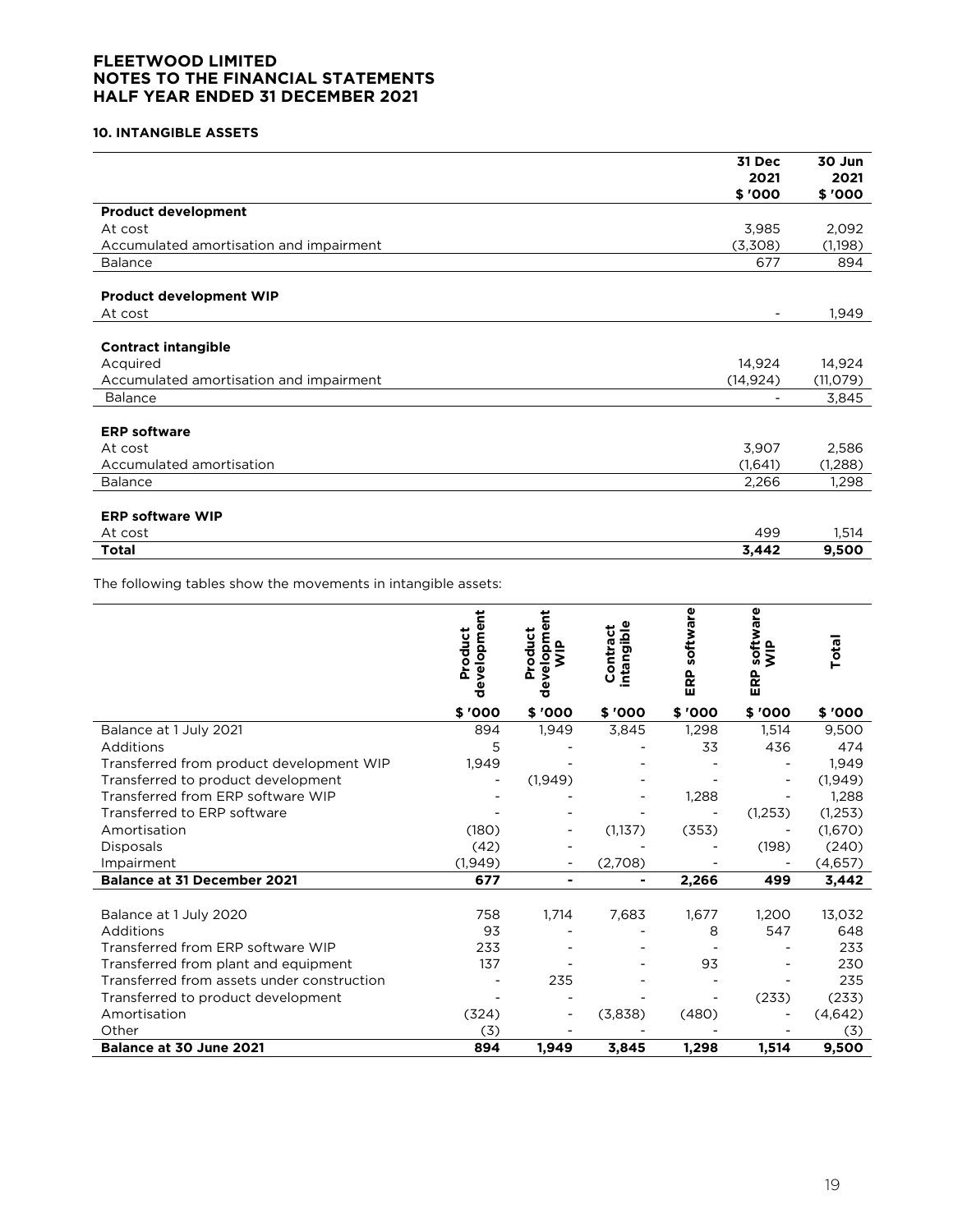#### **11. RIGHT-OF-USE ASSETS AND LEASE LIABILITIES**

|                                                          | 31 Dec  | 30 Jun  |
|----------------------------------------------------------|---------|---------|
|                                                          | 2021    | 2021    |
|                                                          | \$ '000 | \$ '000 |
| Cost                                                     |         |         |
| Opening balance                                          | 43,275  | 30,386  |
| Right-of-use additions                                   | 562     | 15,359  |
| Right-of-use modifications                               | (164)   | 13      |
| <b>Disposals</b>                                         |         | (2,483) |
| Total                                                    | 43,673  | 43,275  |
|                                                          |         |         |
| <b>Accumulated depreciation</b>                          |         |         |
| Opening balance                                          | 12,392  | 7,347   |
| Depreciation charged this year (continuing operations)   | 3,858   | 7,312   |
| Depreciation charged this year (discontinued operations) |         | 216     |
| <b>Disposals</b>                                         |         | (2,483) |
| Total                                                    | 16,250  | 12,392  |
|                                                          |         |         |
| <b>Balance</b>                                           | 27,423  | 30,883  |

Lease liabilities are presented in the statement of financial position as follows:

| Lease liabilities (current)     | 6.814  | 7.131  |
|---------------------------------|--------|--------|
| Lease liabilities (non-current) | 21.325 | 24.246 |
| <b>Total lease liabilities</b>  | 28.139 | 31.377 |

The Group has leases for offices, production facilities and related warehouses, and some IT equipment. With the exception of short-term leases and leases of low-value underlying assets, each lease is reflected on the statement of financial position as a right-of-use asset and a lease liability. Variable lease payments which do not depend on an index or a rate (such as lease payments based on a percentage of sales) are excluded from the initial measurement of the lease liability and asset.

Each lease generally imposes a restriction that, unless there is a contractual right for the Group to sublet the asset to another party, the right-of-use asset can only be used by the Group. Leases are either non-cancellable or may only be cancelled by incurring a substantive termination fee. Some leases contain an option to extend the lease for a further term. The Group is prohibited from selling or pledging the underlying leased assets as security. For leases over office buildings and factory premises the Group must keep those properties in a good state of repair and return the properties in their original condition at the end of the lease. Further, the Group must insure items of property, plant and equipment and incur maintenance fees on such items in accordance with the lease contracts.

The table below describes the nature of the Group's leasing activities by type of right-of-use asset recognised on the statement of financial position:

|                                      | No. of<br>right-<br>of-use<br>assets<br>leased | Range of<br>remaining<br>term | Average<br>remaining<br>lease<br>term | No. of<br>leases with<br>options to<br>purchase | No. of<br>leases<br>with<br>variable<br>payments<br>linked to<br>an index<br>or rate | No. of leases<br>with<br>termination<br>options |
|--------------------------------------|------------------------------------------------|-------------------------------|---------------------------------------|-------------------------------------------------|--------------------------------------------------------------------------------------|-------------------------------------------------|
| Office buildings/spaces              | 4                                              | 1-5 years                     | 3 years                               | $\overline{\phantom{a}}$                        |                                                                                      | -                                               |
| Production facilities and warehouses | 22                                             | 1-8 years                     | 3 years                               | $\overline{\phantom{a}}$                        | 6                                                                                    |                                                 |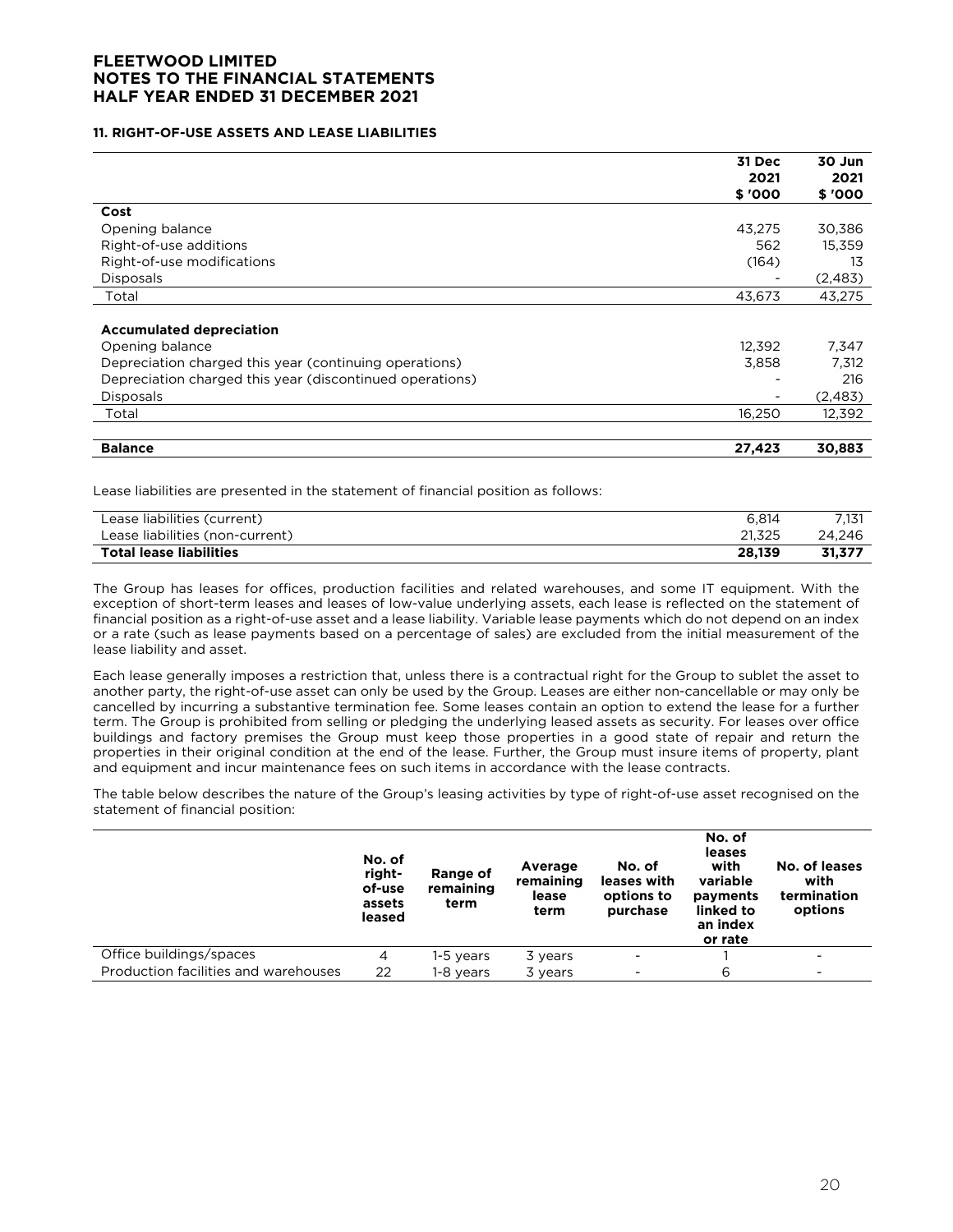#### **11. RIGHT-OF-USE ASSETS AND LEASE LIABILITIES (continued)**

The lease liabilities are secured by the related underlying assets. Future minimum lease payments at 31 December 2021 were as follows:

|                   | Minimum lease payments due |                  |                  |                  |                  |                  |              |
|-------------------|----------------------------|------------------|------------------|------------------|------------------|------------------|--------------|
|                   | Less<br>than<br>I year     | $1 - 2$<br>years | $2 - 3$<br>years | $3 - 4$<br>years | $4 - 5$<br>years | After<br>5 years | <b>Total</b> |
| 31 December 2021  |                            |                  |                  |                  |                  |                  |              |
| Lease payments    | 7.509                      | 6,462            | 5.453            | 3,959            | 2,845            | 3,964            | 30,192       |
| Finance charges   | (695)                      | (517)            | (362)            | (235)            | (151)            | (93)             | (2,053)      |
| Net present value | 6.814                      | 5,945            | 5,091            | 3,724            | 2,694            | 3,871            | 28,139       |
|                   |                            |                  |                  |                  |                  |                  |              |
| 30 June 2021      |                            |                  |                  |                  |                  |                  |              |
| Lease payments    | 7.915                      | 6,789            | 6.000            | 4.827            | 2,883            | 5.410            | 33,824       |
| Finance charges   | (784)                      | (593)            | (433)            | (291)            | (187)            | (159)            | (2, 447)     |
| Net present value | 7,131                      | 6,196            | 5,567            | 4,536            | 2,696            | 5,251            | 31,377       |

#### **Lease payments not recognised as a liability**

The Company has elected not to recognise a lease liability for short term leases (leases with an expected term of 12 months or less) or for leases of low value assets. Payments made under such leases are expensed on a straight-line basis.

The expense relating to payments not included in the measurement of a lease liability is as follows:

| 31 Dec                                 | 31 Dec  |
|----------------------------------------|---------|
| 2021                                   | 2020    |
| \$ '000                                | \$ '000 |
| 229<br>Short term and low value leases | 384     |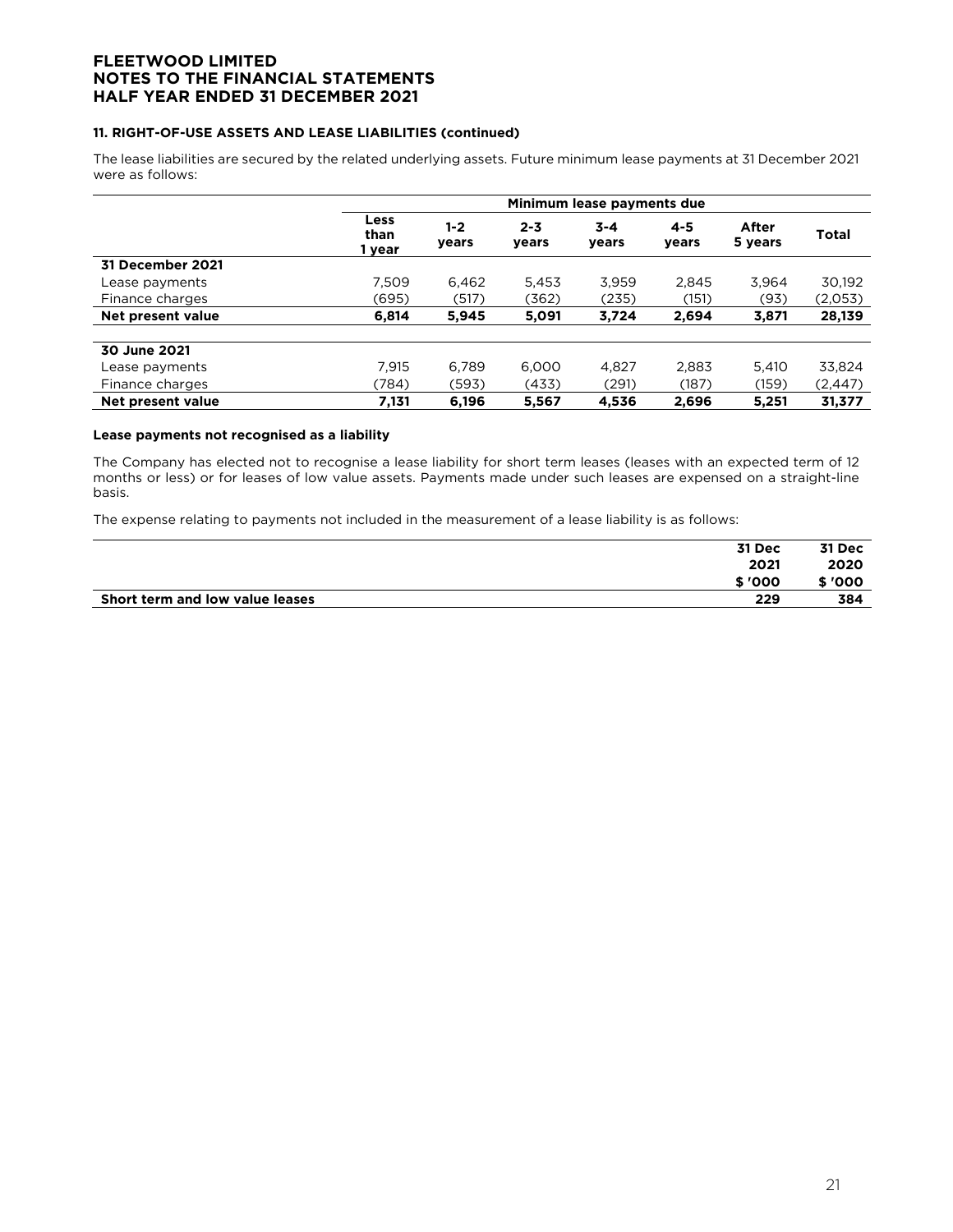#### **12. GOODWILL**

|                                                                                    | 31 Dec    | 30 Jun   |
|------------------------------------------------------------------------------------|-----------|----------|
|                                                                                    | 2021      | 2021     |
|                                                                                    | \$ '000   | \$ '000  |
| Goodwill                                                                           | 43,522    | 72,066   |
| Reconciliation of the carrying amount of Goodwill:<br><b>Gross carrying amount</b> |           |          |
| Opening balance                                                                    | 104,046   | 104,046  |
| Total                                                                              | 104,046   | 104,046  |
|                                                                                    |           |          |
| <b>Accumulated impairment</b>                                                      |           |          |
| Opening balance                                                                    | (31,980)  | (31,980) |
| Impairment loss in respect of Building Solutions                                   | (28, 544) |          |
| Total                                                                              | (60, 524) | (31,980) |
|                                                                                    |           |          |
| <b>RV Solutions</b>                                                                | 9,110     | 9,110    |
| <b>Community Solutions</b>                                                         | 2,196     | 2,196    |
| <b>Building Solutions</b>                                                          | 32,216    | 60,760   |
| <b>Balance</b>                                                                     | 43,522    | 72,066   |

Goodwill is allocated to the Company's three cash-generating units: RV Solutions, Community Solutions and Building Solutions. Testing for impairment is carried out on an annual basis or whenever there is an indicator of impairment.

The recoverable amount of the cash generating units has been determined based on value in use. The value in use has been calculated using cashflow projections based on financial budgets approved by the board with key assumptions based on past experience and where applicable external sources of information. Projections are extrapolated over a 5-year period with the inclusion of a terminal value.

#### **Building Solutions Cash-Generating Unit**

Uncertainty around the recovery from COVID-19 related disruption to the business has been considered in the value in use calculation of the cash generating unit.

Given Building Solutions' underperformance compared to budget and historical forecasts, management have reviewed the carrying value. Whilst a significant portion of the underperformance can be attributed to COVID-related restrictions and cost increases on major projects, the company has also been impacted in the short term by raw material and wage inflation. The outcome of the review was an impairment charge to goodwill of \$28.5 million (31 December 2020: nil) being recognised for Building Solutions. Additional charges of \$11.3 million (31 December 2020: nil) (note 8, 10 and 14) were also recognised as a result of the review.

The calculation of value-in-use for the Building Solutions cash-generating unit is most sensitive to the following assumptions summarised below:

| <b>Assumptions</b>    | Rate          |
|-----------------------|---------------|
| Pre-tax discount rate | 13.6% - 17.1% |
| Growth rate           | 2.5%          |
| Terminal growth rate  | 2.5%          |
| Average EBITDA margin | 3.4%          |

Discount rate - The mid-point discount rate of 15.4% (30 June 2021: 14.9%) represents the current market assessment of the risks specific to the cash-generating unit, taking into consideration the time value of money and any individual risks of the underlying assets that have not been incorporated in the cash flow estimates. The discount rate calculation is based on the specific circumstances of the Group and its operating segments and is derived from its weighted average cost of capital (WACC). The WACC takes into account both debt and equity. The cost of equity is derived from the expected return on investment by the Group's investors. The cost of debt is based on the interest-bearing borrowings the Group is obliged to service. Segment-specific risk is incorporated by applying individual beta factors. The beta factors are evaluated annually based on publicly available market data. Adjustments to the discount rate are made to factor in the specific amount and timing of the future tax flows to reflect a pre-tax discount rate.

Growth rate – A growth rate of 2.5% (30 June 2021: 2.8%) has been estimated based on management's historical ability to grow the cash-generating unit's revenues.

Average EBITDA margin – an EBITDA margin of 3.4% (30 June 2021: 6.7%) has been determined based on the forecast financial year 2022 results, normalised for the events and circumstances noted above.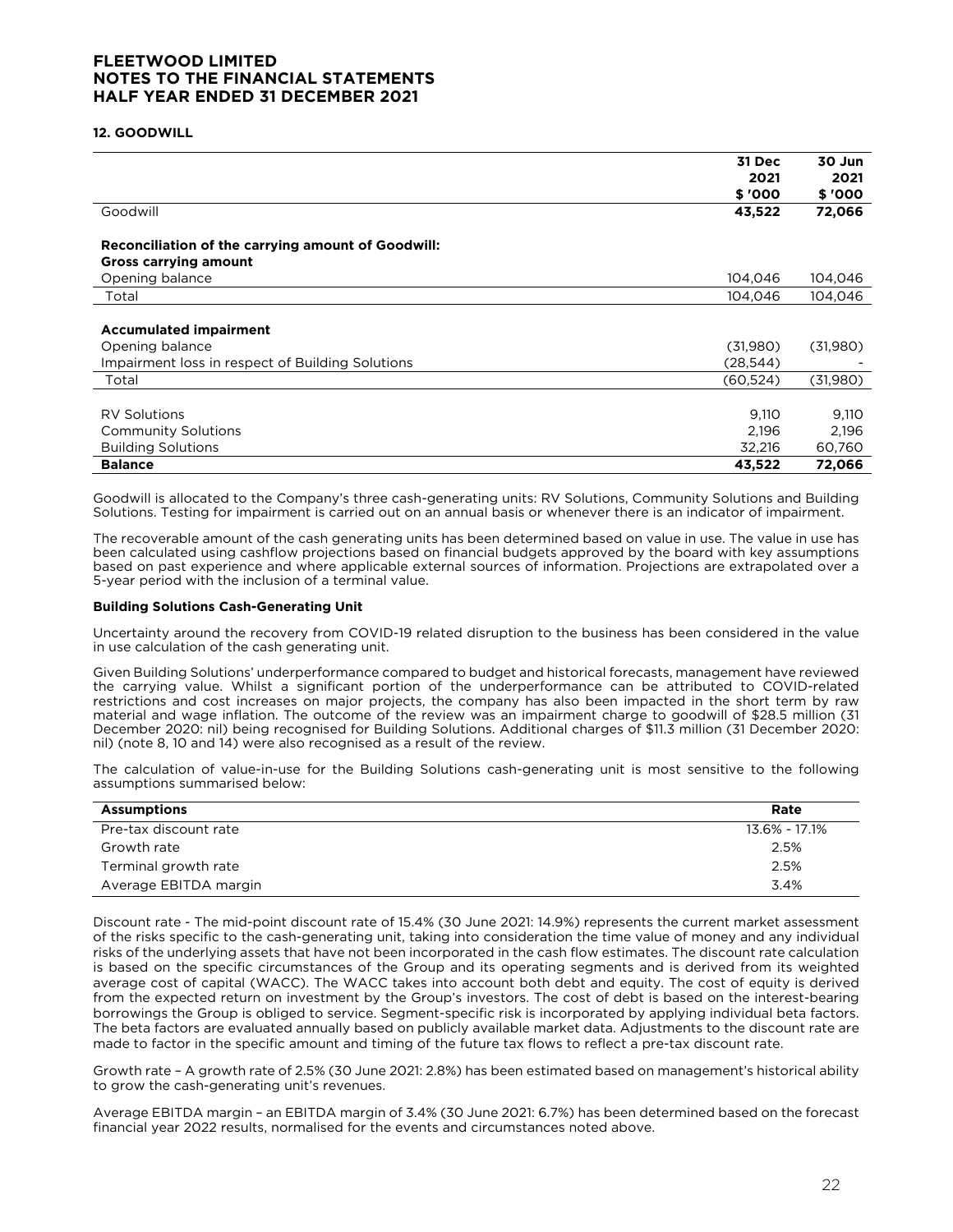#### **12. GOODWILL (continued)**

The following table describes the effect of changes to the above estimates on the impairment loss recorded in the Building Solutions cash-generating unit:

| <b>Assumptions</b>    | Increase / (decrease) | <b>Effect</b>                             |
|-----------------------|-----------------------|-------------------------------------------|
| Pre-tax discount rate | I.O%                  | Further impairment loss of \$5.6 million  |
| Growth rate           | (0.5%)                | Further impairment loss of \$4.7 million  |
| EBITDA margin         | (0.25%)               | Further impairment loss of \$11.0 million |

#### **COVID-19 Pandemic**

The estimate of the recoverable amount of the Group's Building Solutions' cash-generating unit is sensitive to events and circumstances caused by the COVID-19 pandemic. Management's determination of the recoverable amount assumes no impact to the economic environment in which the cash-generating unit operates arising from COVID-19 developments in excess of those already being experienced as of 31 December 2021.

#### **RV Solutions and Community Solutions Cash-Generating Units**

In respect of the RV Solutions and Community Solutions cash-generating units there are no impairment indicators given current EBITDA results relative to the cash-generating unit's carrying value and there are no reasonable changes in key assumptions which would result in the carrying amounts exceeding the recoverable amounts.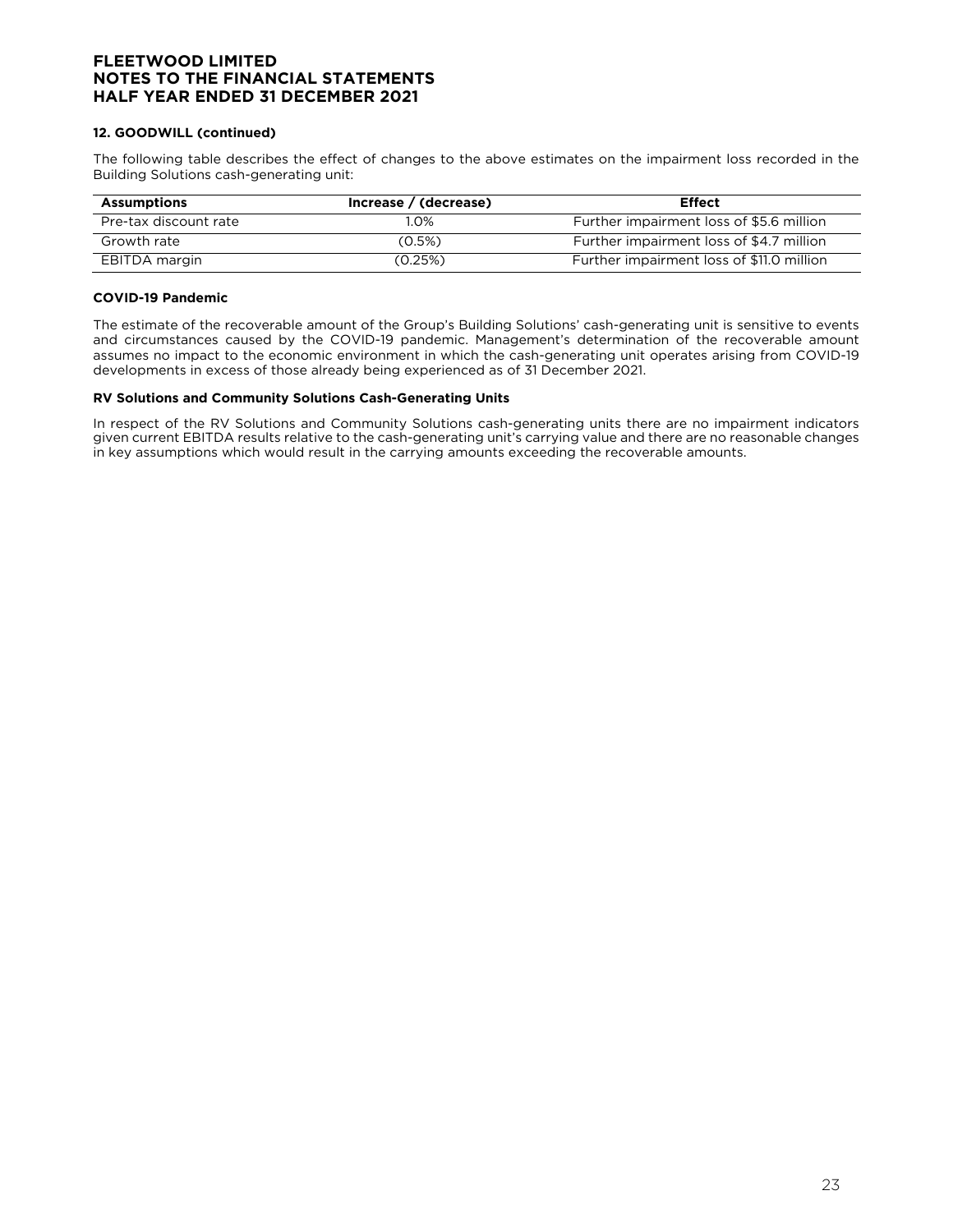#### **13. FINANCING ARRANGEMENTS**

|                                          | 31 Dec  | 30 Jun  |
|------------------------------------------|---------|---------|
|                                          | 2021    | 2021    |
|                                          | \$ '000 | \$ '000 |
| <b>Facilities available</b>              |         |         |
| Multi-option                             | 50,000  | 50,000  |
| Surety bonds                             | 35,000  | 35,000  |
| <b>Total facilities available</b>        | 85,000  | 85,000  |
|                                          |         |         |
| <b>Facilities utilised</b>               |         |         |
| Multi-option                             | 8,817   | 5,803   |
| Surety bonds                             | 14,066  | 11,858  |
| <b>Total facilities utilised</b>         | 22,883  | 17,661  |
|                                          |         |         |
| <b>Facilities not utilised</b>           |         |         |
| Multi-option                             | 41,183  | 44,197  |
| Surety bonds                             | 20,934  | 23,142  |
| <b>Total facilities not utilised</b>     | 62,117  | 67,339  |
|                                          |         |         |
| <b>Multi-option facility utilisation</b> |         |         |
| Bank loans                               |         |         |
| Bank guarantees                          | 8,817   | 5,803   |
| <b>Multi-option facility utilised</b>    | 8,817   | 5,803   |

#### **Multi-option**

Multi-option facility allows the Company to utilise the facility balance available at its discretion for bank loans and bank guarantees. Bank loans are secured by a mortgage debenture over the assets of the consolidated entity and bear interest at a rate plus 0.90% (30 June 2021: 0.95%) plus a line fee of 0.85% (30 June 2021: 0.90%). Bank guarantees are utilised for construction contracts. No liability has been recognised in the statement of financial position in respect of bank guarantees.

#### **Surety bonds**

Surety bonds are utilised for construction contracts. No liability has been recognised in the statement of financial position in respect of surety bonds.

#### **Bank loans**

Bank loans are secured by a mortgage debenture over the assets of the consolidated entity and bear interest at a rate plus 0.90% (30 June 2021: 0.95%) plus a line fee of 0.85% (30 June 2021: 0.95%).

#### **Bank guarantees**

Bank guarantees are utilised for construction contracts. No liability has been recognised in the statement of financial position in respect of bank guarantees.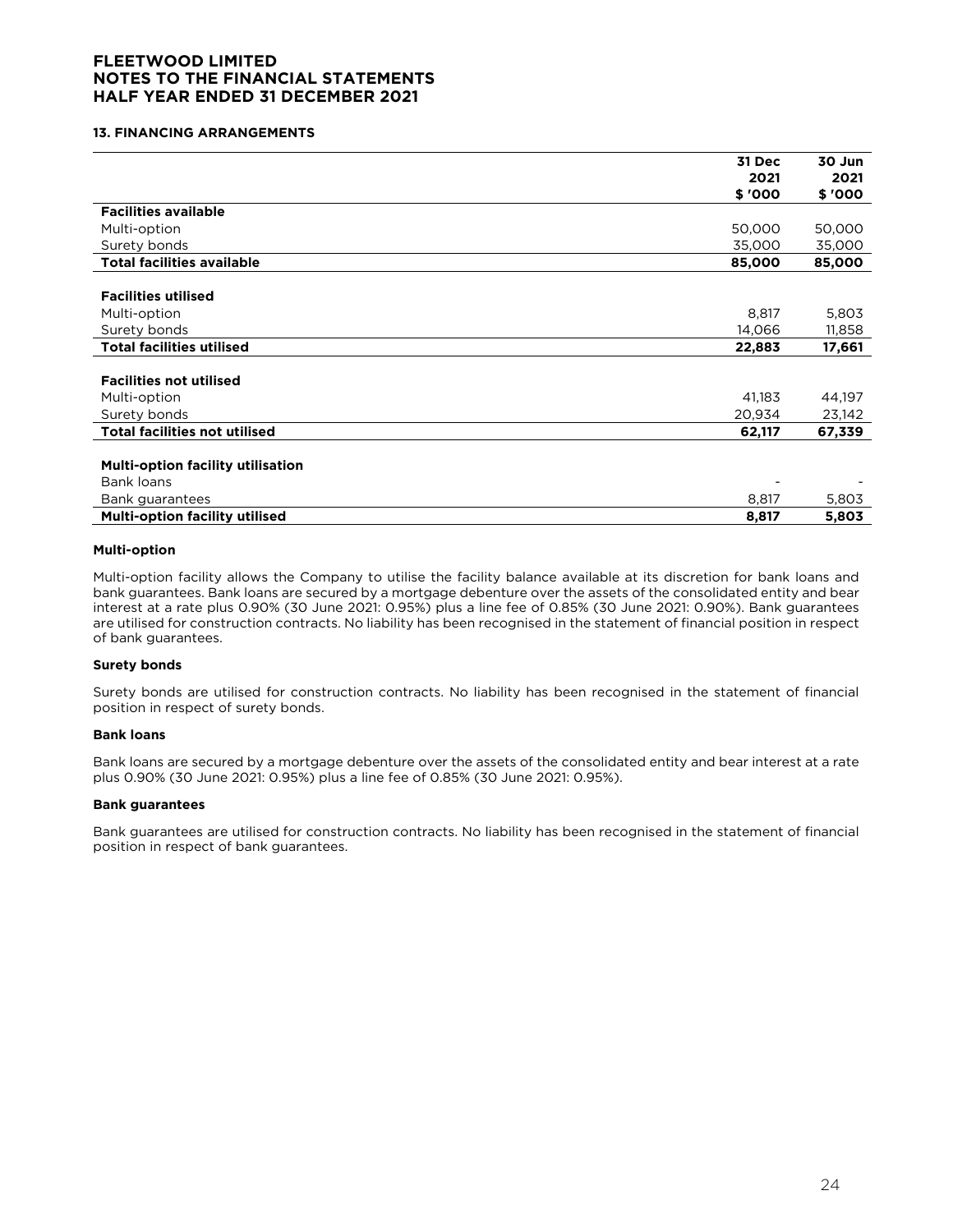#### **14. PROVISIONS**

|                                     | 31 Dec  | 30 Jun |
|-------------------------------------|---------|--------|
|                                     | 2021    | 2021   |
|                                     | \$ '000 | \$'000 |
| Current                             |         |        |
| Employee benefits                   | 7,297   | 6,488  |
| Provision for warranty and buy-back | 4,719   | 1,641  |
| Other provisions                    | 414     | 14     |
| <b>Total</b>                        | 12,430  | 8,143  |
| Non-current                         |         |        |
| Employee benefits                   | 813     | 706    |
| <b>Total</b>                        | 813     | 706    |

Movements in each class of provision during the period, other than employee benefits, are set out below:

|                       | <b>Note</b> | 30 Jun<br>2021<br>\$ '000 | Arisen in<br>period<br>\$ '000 | <b>Utilised</b><br>\$ '000 | <b>Recov-</b><br>ered<br>\$ '000 | 31 Dec<br>2021<br>\$ '000 |
|-----------------------|-------------|---------------------------|--------------------------------|----------------------------|----------------------------------|---------------------------|
| Stock obsolescence    | 8           | .913                      | 3.237                          | (184)                      | $\overline{\phantom{a}}$         | 4.966                     |
| Warranty and buy-back |             | 1.641                     | 3.896                          | (818)                      | $\overline{\phantom{a}}$         | 4.719                     |
| Other                 |             | 14                        | 400                            | -                          | $\blacksquare$                   | 414                       |
| <b>Total</b>          |             | 3.568                     | 7,533                          | (1,002)                    | $\overline{\phantom{0}}$         | 10.099                    |

The warranty and buy-back provision comprises of \$4.6 million (30 June 2021: \$1.3 million) related to Building Solutions and \$0.1 million (30 June 2021: \$0.3 million) relating to the discontinued caravan manufacturing business.

The estimation technique for accounting for warranties in the Building Solutions business has been reassessed following growth in the size and complexity of projects undertaken.

#### **15. DISCONTINUED OPERATIONS**

| <b>Discontinued Operation</b>        | <b>Background</b>                                                                                                                                                                                                         |
|--------------------------------------|---------------------------------------------------------------------------------------------------------------------------------------------------------------------------------------------------------------------------|
| Resource Sector Rental<br>Operations | On 1 March 2016, the company ceased resource sector rental operations due to the<br>downturn in the mining industry and the resulting reduction in demand for<br>construction workforce accommodation.                    |
| Caravan Manufacturing                | On 21 June 2018, the company announced the sale of the Coromal and Windsor<br>brands and associated raw materials and finished goods stock after undertaking a<br>strategic review of the Caravan Manufacturing business. |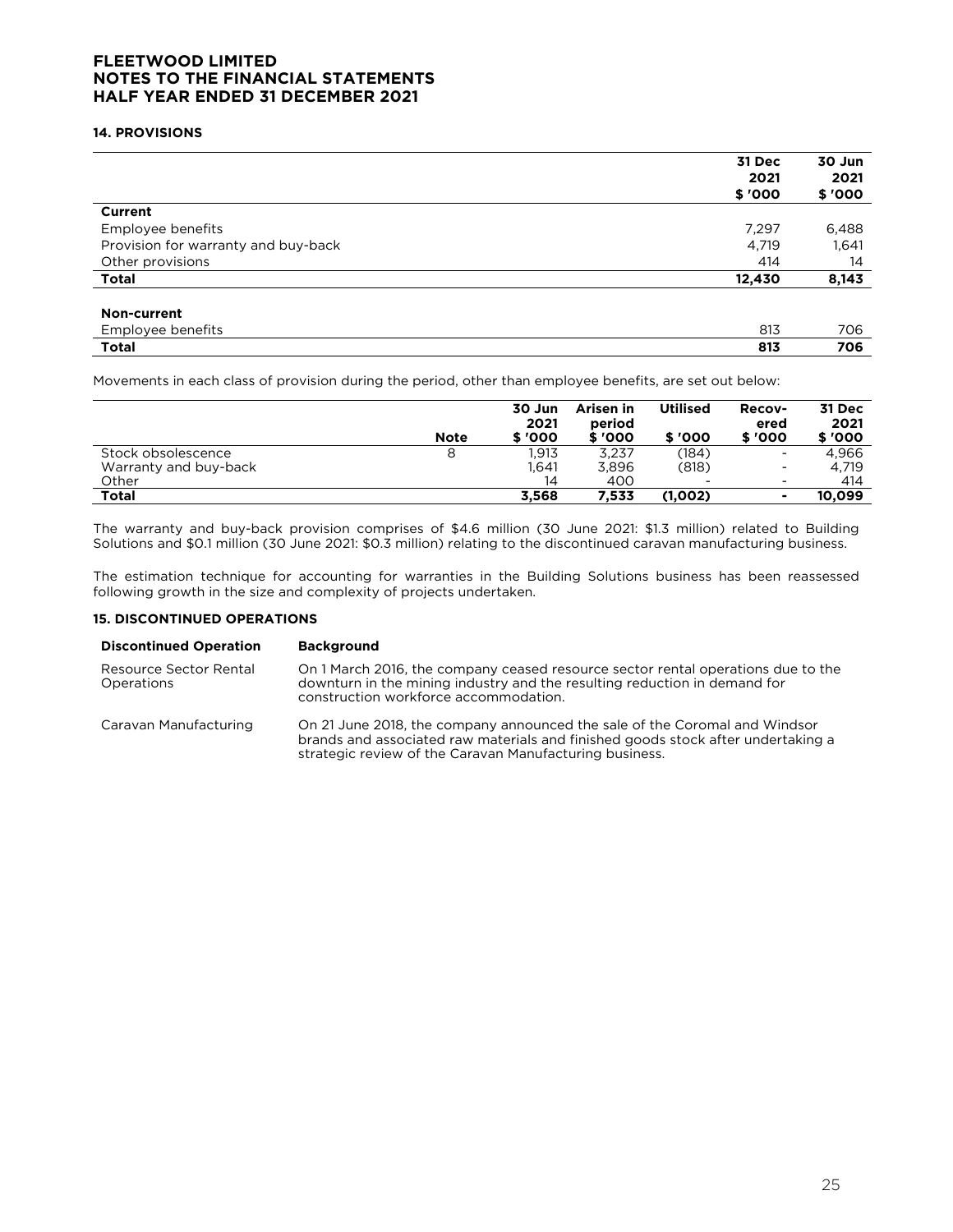#### **15. DISCONTINUED OPERATIONS (continued)**

|                                                                              |                | <b>Resource Sector</b><br><b>Rental Operations</b> |         | Caravan<br><b>Manufacturing</b> |           | <b>Total Discontinued</b><br><b>Operations</b> |
|------------------------------------------------------------------------------|----------------|----------------------------------------------------|---------|---------------------------------|-----------|------------------------------------------------|
|                                                                              | 31 Dec         | 31 Dec                                             | 31 Dec  | 31 Dec                          | 31 Dec    | 31 Dec                                         |
|                                                                              | 2021           | 2020                                               | 2021    | 2020                            | 2021      | 2020                                           |
|                                                                              | \$ '000        | \$ '000                                            | \$ '000 | \$ '000                         | \$ '000   | \$ '000                                        |
| <b>15.1 Financial results</b>                                                |                |                                                    |         |                                 |           |                                                |
| Revenue                                                                      |                |                                                    | 95      | 1,232                           | 95        | 1,232                                          |
| Expenses                                                                     | (50)           | (50)                                               | (698)   | (2,193)                         | (748)     | (2, 243)                                       |
| Loss from discontinued operation before income tax                           | (50)           | (50)                                               | (603)   | (961)                           | (653)     | (1,011)                                        |
| Attributable income tax benefit                                              | 15             | 15                                                 | 181     | 286                             | 196       | 301                                            |
| Loss from discontinued operation after income tax                            | (35)           | (35)                                               | (422)   | (675)                           | (457)     | (710)                                          |
| <b>15.2 Cashflow information</b>                                             |                |                                                    |         |                                 |           |                                                |
| Net cash outflows from operating activities                                  |                |                                                    | (523)   | (1,230)                         | (523)     | (1,230)                                        |
| Net cash outflows from investing activities                                  |                | $\blacksquare$                                     |         |                                 |           |                                                |
| Net cash outflows from discontinued operations                               | $\blacksquare$ | $\blacksquare$                                     | (523)   | (1, 230)                        | (523)     | (1, 230)                                       |
|                                                                              |                |                                                    |         |                                 |           |                                                |
|                                                                              | 31 Dec         | 30 Jun                                             | 31 Dec  | 30 Jun                          | 31 Dec    | 30 Jun                                         |
|                                                                              | 2021           | 2021                                               | 2021    | 2021                            | 2021      | 2021                                           |
|                                                                              | \$ '000        | \$ '000                                            | \$ '000 | \$ '000                         | \$ '000   | \$ '000                                        |
| <b>15.3 Financial Position</b>                                               |                |                                                    |         |                                 |           |                                                |
| Assets                                                                       | 1,129          | 1,147                                              | 225     | 686                             | 1,354     | 1,833                                          |
| Liabilities                                                                  |                |                                                    | 177     | 523                             | 177       | 523                                            |
| Net assets in discontinued operations                                        | 1,129          | 1,147                                              | 48      | 163                             | 1,177     | 1,310                                          |
|                                                                              |                |                                                    |         |                                 | 31 Dec    | 31 Dec                                         |
|                                                                              |                |                                                    |         |                                 | 2021      | 2020                                           |
|                                                                              |                |                                                    |         |                                 | \$ '000   | \$ '000                                        |
| 15.4 Loss per share from discontinued operation                              |                |                                                    |         |                                 |           |                                                |
| Basic loss per share (cents)                                                 |                |                                                    |         |                                 | (0.5)     | (0.8)                                          |
| Diluted loss per share (cents)                                               |                |                                                    |         |                                 | (0.5)     | (0.8)                                          |
| Profit (loss) attributable to members of the consolidated entity relates to: |                |                                                    |         |                                 |           |                                                |
| Profit (loss) from continuing operations                                     |                |                                                    |         |                                 | (38, 645) | 9,313                                          |
| Loss from discontinued operations                                            |                |                                                    |         |                                 | (457)     | (710)                                          |
| Profit (loss) for the period                                                 |                |                                                    |         |                                 | (39, 102) | 8,603                                          |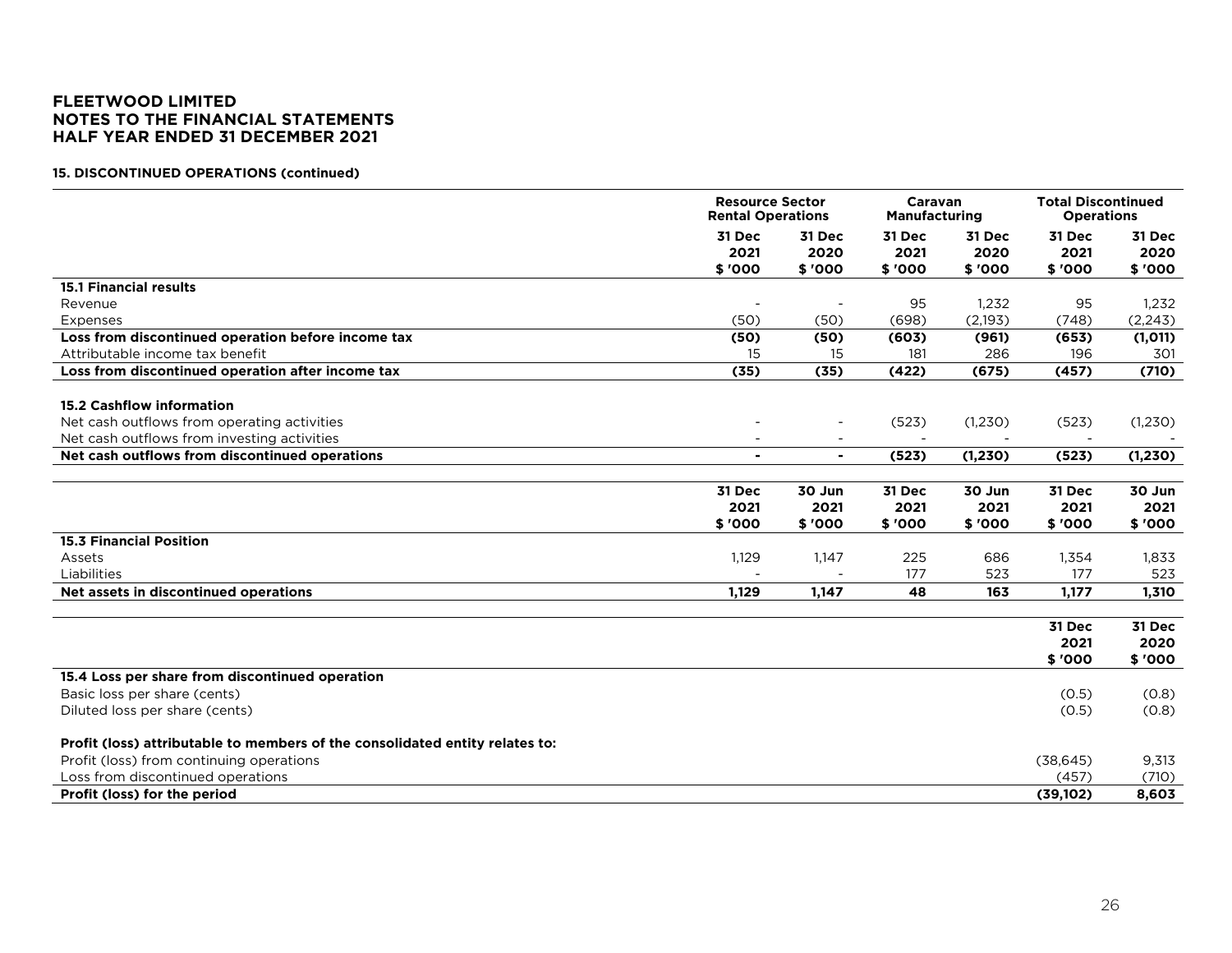#### **16. EVENTS AFTER THE REPORTING PERIOD**

On 23 February 2022, the Directors declared an interim dividend of 2 cents per share with respect to the half year ended 31 December 2021.

No adjusting or significant non-adjusting events occurred between the reporting date and the date of authorisation of this report.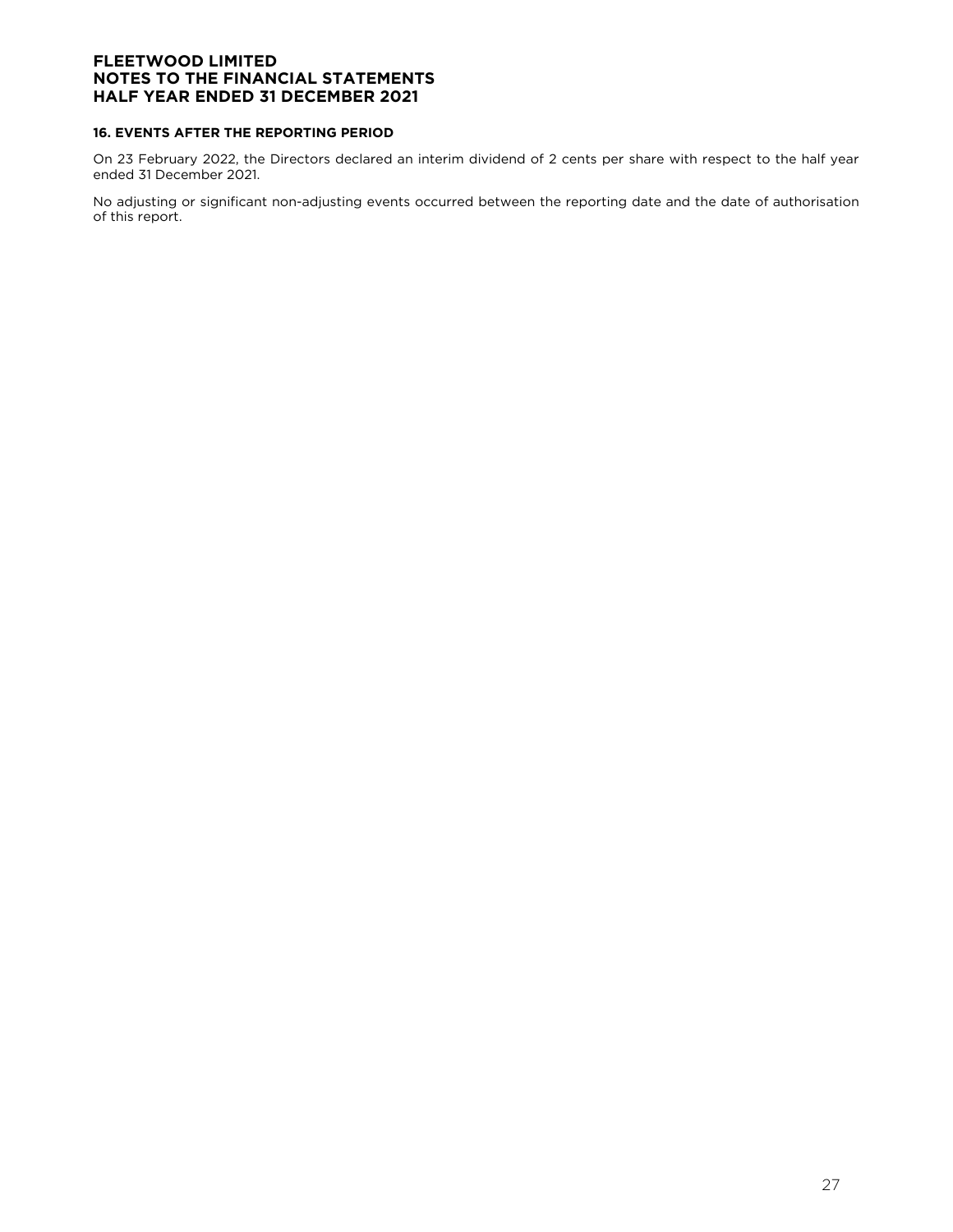

Ernst & Young 11 Mounts Bay Road Perth WA 6000 Australia GPO Box M939 Perth WA 6843

Tel: +61 8 9429 2222 Fax: +61 8 9429 2436 ey.com/au

# **Independent auditor's review report to the members of Fleetwood Limited**

# **Conclusion**

We have reviewed the accompanying half-year financial report of Fleetwood Limited (the Company) and its subsidiaries (collectively the Group), which comprises the condensed consolidated statement of financial position as at 31 December 2021, the condensed consolidated statement of profit or loss and other comprehensive income for the half year ended 31 December 2021, condensed consolidated statement of changes in equity and condensed consolidated statement of cash flows for the half-year ended on that date, notes comprising a summary of significant accounting policies and other explanatory information, and the directors' declaration.

Based on our review, which is not an audit, we have not become aware of any matter that makes us believe that the half-year financial report of the Group does not comply with the *Corporations Act 2001*, including:

- a. Giving a true and fair view of the consolidated financial position of the Group as at 31 December 2021 and of its consolidated financial performance for the half-year ended on that date; and
- b. Complying with Accounting Standard AASB 134 *Interim Financial Reporting* and the *Corporations Regulations 2001*.

# **Basis for conclusion**

We conducted our review in accordance with ASRE 2410 *Review of a Financial Report Performed by the Independent Auditor of the Entity* (ASRE 2410). Our responsibilities are further described in the *Auditor's responsibilities for the review of the half-year financial report* section of our report. We are independent of the Group in accordance with the auditor independence requirements of the *Corporations Act 2001* and the ethical requirements of the Accounting Professional and Ethical Standards Board's APES 110 *Code of Ethics for Professional Accountants (including Independence Standards)* (the Code) that are relevant to our audit of the annual financial report in Australia. We have also fulfilled our other ethical responsibilities in accordance with the Code.

# **Directors' responsibilities for the half-year financial report**

The directors of the Company are responsible for the preparation of the half-year financial report that gives a true and fair view in accordance with Australian Accounting Standards and the *Corporations Act 2001* and for such internal control as the directors determine is necessary to enable the preparation of the half-year financial report that gives a true and fair view and is free from material misstatement, whether due to fraud or error.